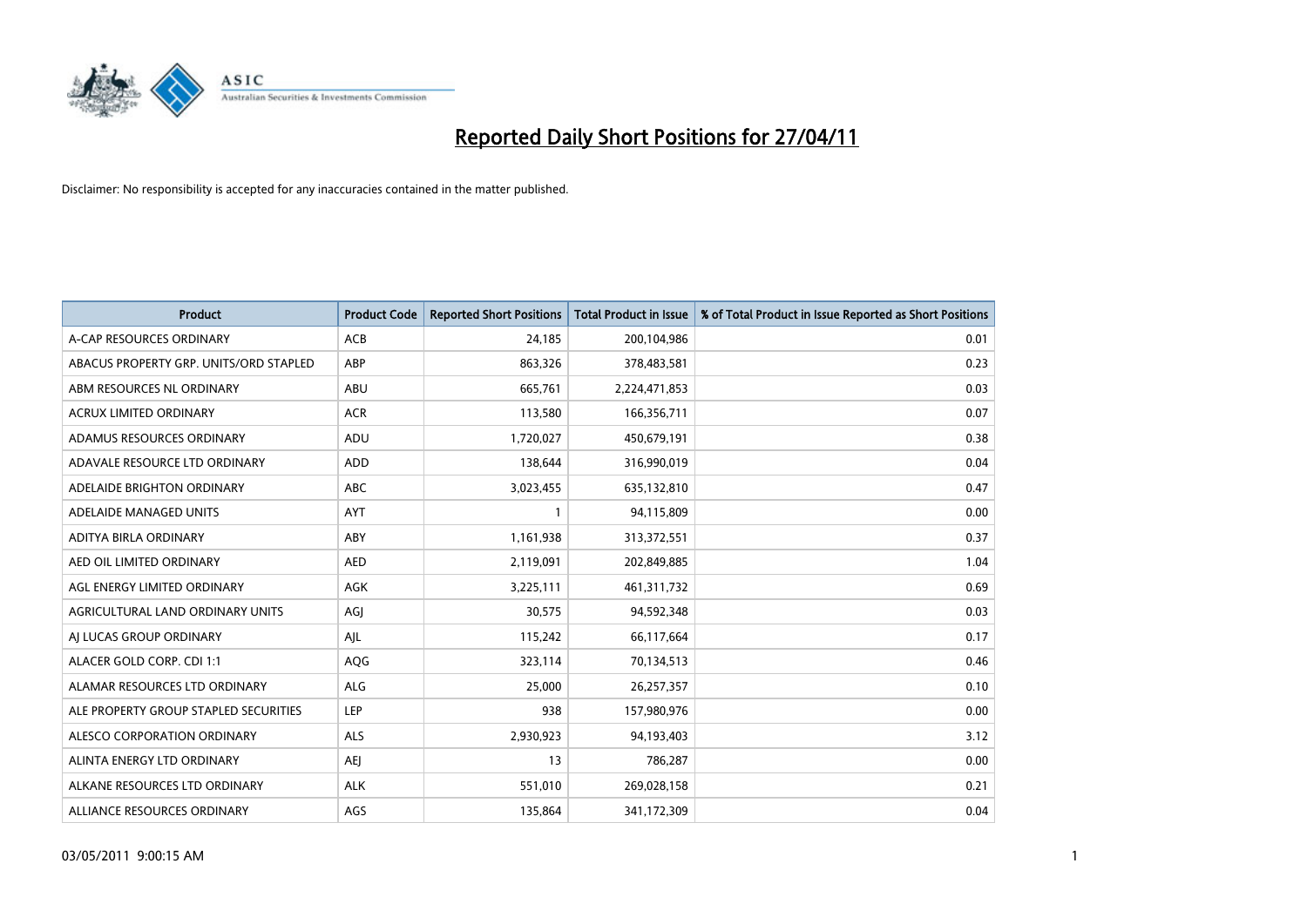

| <b>Product</b>                         | <b>Product Code</b> | <b>Reported Short Positions</b> | <b>Total Product in Issue</b> | % of Total Product in Issue Reported as Short Positions |
|----------------------------------------|---------------------|---------------------------------|-------------------------------|---------------------------------------------------------|
| ALLIED GOLD LIMITED ORDINARY           | <b>ALD</b>          | 1,302,608                       | 1,198,537,554                 | 0.11                                                    |
| ALUMINA LIMITED ORDINARY               | <b>AWC</b>          | 22,119,632                      | 2,440,196,187                 | 0.90                                                    |
| AMADEUS ENERGY ORDINARY                | AMU                 | 454.000                         | 300,288,855                   | 0.15                                                    |
| AMALGAMATED HOLDINGS ORDINARY          | AHD                 | 15,251                          | 157,458,568                   | 0.01                                                    |
| AMCOM TELECOMM, ORDINARY               | <b>AMM</b>          | 5,843                           | 716,812,103                   | 0.00                                                    |
| AMCOR LIMITED ORDINARY                 | <b>AMC</b>          | 4,167,039                       | 1,227,383,880                 | 0.30                                                    |
| AMP LIMITED ORDINARY                   | AMP                 | 9,439,072                       | 2,789,686,764                 | 0.33                                                    |
| AMPELLA MINING ORDINARY                | <b>AMX</b>          | 450.000                         | 203,285,108                   | 0.22                                                    |
| ANGLOGOLD ASHANTI CDI 5:1              | AGG                 | 11,353                          | 89,207,765                    | 0.01                                                    |
| ANSELL LIMITED ORDINARY                | <b>ANN</b>          | 4,082,727                       | 133,007,903                   | 3.06                                                    |
| ANTARES ENERGY LTD ORDINARY            | <b>AZZ</b>          | 101,632                         | 275,500,000                   | 0.04                                                    |
| ANZ BANKING GRP LTD ORDINARY           | ANZ                 | 5,287,864                       | 2,596,414,163                 | 0.19                                                    |
| APA GROUP STAPLED SECURITIES           | <b>APA</b>          | 5,976,383                       | 556,193,951                   | 1.06                                                    |
| APEX MINERALS NL ORDINARY              | <b>AXM</b>          | 885,146                         | 5,550,243,713                 | 0.02                                                    |
| APN EUROPEAN RETAIL UNITS STAPLED SEC. | <b>AEZ</b>          | 11,832                          | 544,910,660                   | 0.00                                                    |
| APN NEWS & MEDIA ORDINARY              | APN                 | 15,898,937                      | 618,568,292                   | 2.58                                                    |
| AQUARIUS PLATINUM. ORDINARY            | <b>AQP</b>          | 3,315,502                       | 470,070,802                   | 0.69                                                    |
| AQUILA RESOURCES ORDINARY              | <b>AQA</b>          | 3,944,634                       | 374,323,124                   | 1.05                                                    |
| ARAFURA RESOURCE LTD ORDINARY          | <b>ARU</b>          | 5,070,696                       | 367,930,342                   | 1.40                                                    |
| ARB CORPORATION ORDINARY               | ARP                 | 6,519                           | 72,481,302                    | 0.00                                                    |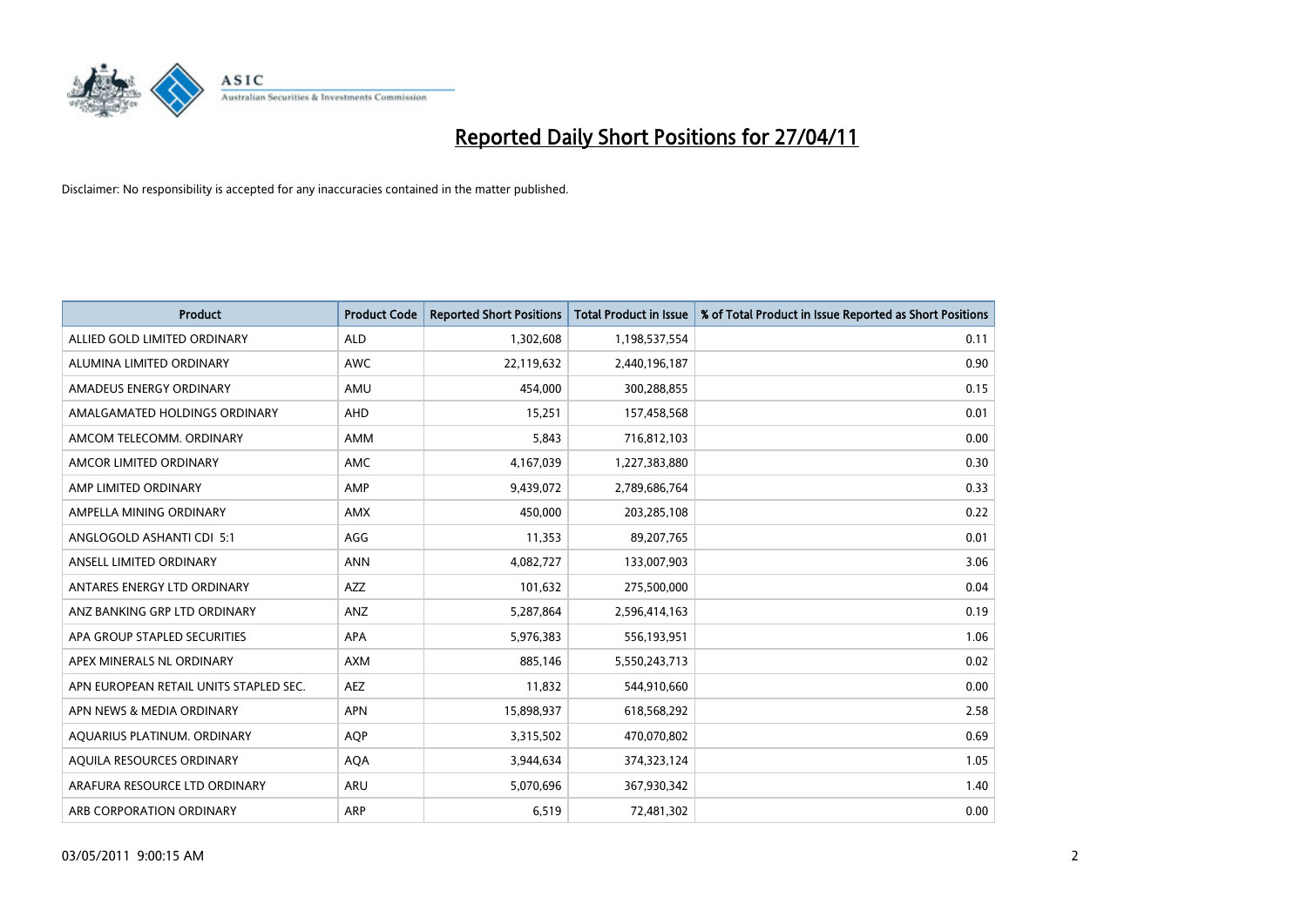

| <b>Product</b>                          | <b>Product Code</b> | <b>Reported Short Positions</b> | <b>Total Product in Issue</b> | % of Total Product in Issue Reported as Short Positions |
|-----------------------------------------|---------------------|---------------------------------|-------------------------------|---------------------------------------------------------|
| ARDENT LEISURE GROUP STAPLED SECURITIES | AAD                 | 250,244                         | 318,147,978                   | 0.07                                                    |
| ARISTOCRAT LEISURE ORDINARY             | ALL                 | 32,346,368                      | 536,480,307                   | 6.02                                                    |
| ASCIANO LIMITED ORDINARY                | <b>AIO</b>          | 29,657,265                      | 2,926,103,883                 | 1.02                                                    |
| ASG GROUP LIMITED ORDINARY              | ASZ                 | 68,401                          | 169,117,796                   | 0.04                                                    |
| ASPEN GROUP ORD/UNITS STAPLED           | <b>APZ</b>          | 1,026,193                       | 592,674,670                   | 0.17                                                    |
| ASPIRE MINING LTD ORDINARY              | <b>AKM</b>          | 75,479                          | 535,971,483                   | 0.01                                                    |
| ASTON RES LTD ORDINARY                  | <b>AZT</b>          | 201,611                         | 204,527,604                   | 0.10                                                    |
| ASTRO JAP PROP GROUP STAPLED SECURITIES | AJA                 | 24,400                          | 58,445,002                    | 0.05                                                    |
| ASX LIMITED ORDINARY                    | <b>ASX</b>          | 1,343,607                       | 175,136,729                   | 0.79                                                    |
| ATLANTIC LIMITED ORDINARY               | ATI                 | 539,317                         | 112,801,231                   | 0.48                                                    |
| ATLAS IRON LIMITED ORDINARY             | <b>AGO</b>          | 2,546,107                       | 823,820,142                   | 0.29                                                    |
| AURORA MINERALS LTD ORDINARY            | <b>ARM</b>          | 463                             | 104,167,499                   | 0.00                                                    |
| <b>AURORA OIL &amp; GAS ORDINARY</b>    | <b>AUT</b>          | 2,772,979                       | 403,687,342                   | 0.69                                                    |
| <b>AUSDRILL LIMITED ORDINARY</b>        | <b>ASL</b>          | 903,559                         | 300,267,237                   | 0.31                                                    |
| AUSENCO LIMITED ORDINARY                | AAX                 | 3,297,087                       | 122,987,022                   | 2.67                                                    |
| <b>AUSTAL LIMITED ORDINARY</b>          | ASB                 | 162,439                         | 188,069,638                   | 0.08                                                    |
| <b>AUSTAR UNITED ORDINARY</b>           | <b>AUN</b>          | 2,191,960                       | 1,271,389,658                 | 0.14                                                    |
| AUSTBROKERS HOLDINGS ORDINARY           | <b>AUB</b>          | 14,054                          | 54,339,433                    | 0.03                                                    |
| AUSTEREO GROUP LTD. ORDINARY            | <b>AEO</b>          | 807,101                         | 344,783,708                   | 0.23                                                    |
| AUSTIN ENGINEERING ORDINARY             | ANG                 | 9,469                           | 71,714,403                    | 0.01                                                    |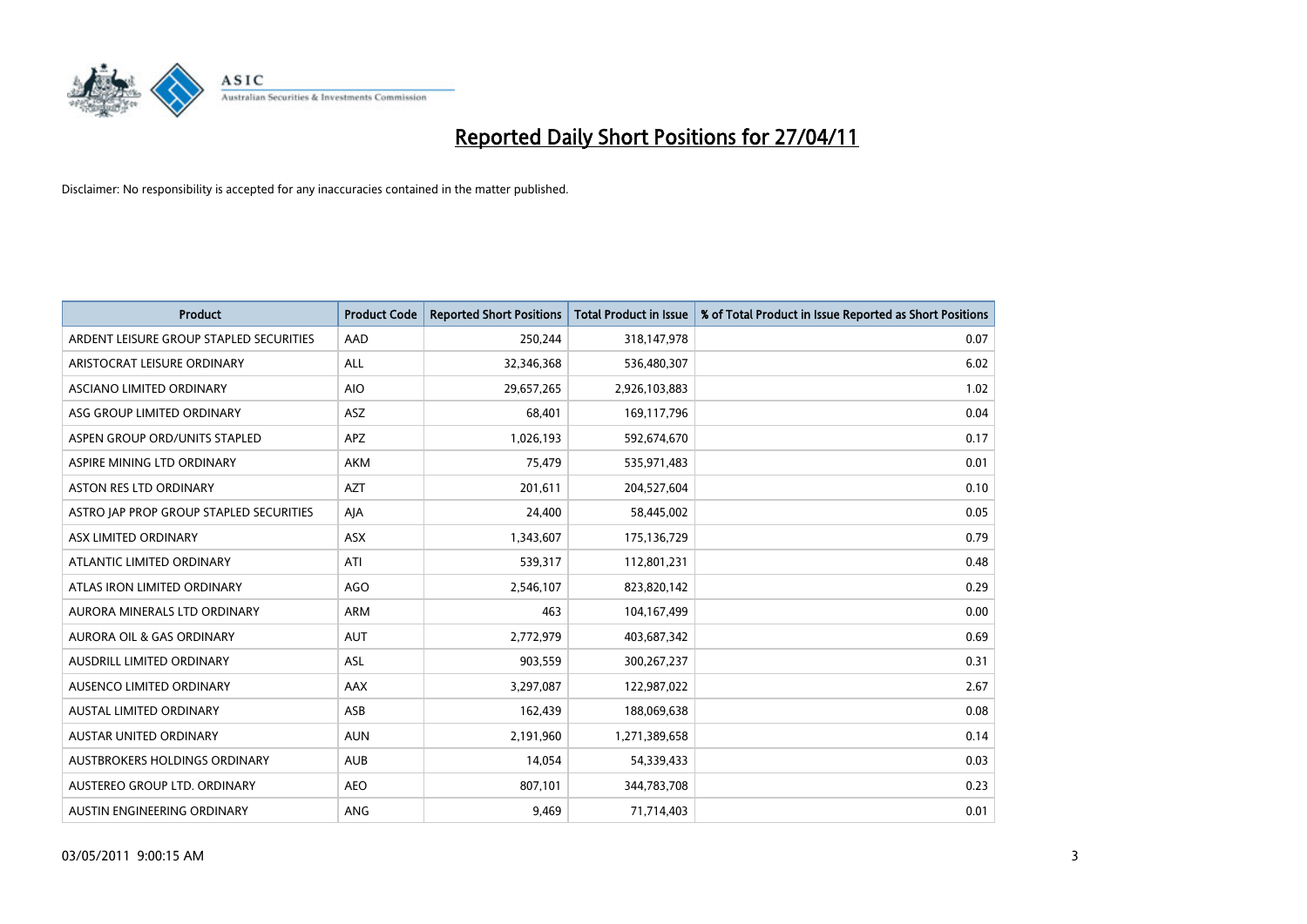

| <b>Product</b>                       | <b>Product Code</b> | <b>Reported Short Positions</b> | Total Product in Issue | % of Total Product in Issue Reported as Short Positions |
|--------------------------------------|---------------------|---------------------------------|------------------------|---------------------------------------------------------|
| <b>AUSTRALAND ASSETS ASSETS</b>      | AAZPB               | 1,168                           | 2,750,000              | 0.04                                                    |
| AUSTRALAND PROPERTY STAPLED SECURITY | <b>ALZ</b>          | 832,812                         | 576,846,597            | 0.14                                                    |
| AUSTRALIAN AGRICULT, ORDINARY        | AAC                 | 4,460,949                       | 264,264,459            | 1.66                                                    |
| AUSTRALIAN EDUCATION UNITS           | <b>AEU</b>          | 704,292                         | 134,973,383            | 0.52                                                    |
| AUSTRALIAN INFRASTR, UNITS/ORDINARY  | <b>AIX</b>          | 591,982                         | 620,733,944            | 0.08                                                    |
| AUSTRALIAN MINES LTD ORDINARY        | <b>AUZ</b>          | 1,400,000                       | 576,910,315            | 0.24                                                    |
| AUSTRALIAN PHARM, ORDINARY           | API                 | 921,123                         | 488,115,883            | 0.19                                                    |
| AUSTRALIAN RENEWABLE ORDINARY        | <b>ARW</b>          | 25,000,000                      | 1,440,909,007          | 1.74                                                    |
| AUTOMOTIVE HOLDINGS ORDINARY         | <b>AHE</b>          | 212,230                         | 226,387,577            | 0.10                                                    |
| AVEXA LIMITED ORDINARY               | <b>AVX</b>          | 243,657                         | 847,688,779            | 0.03                                                    |
| AWE LIMITED ORDINARY                 | <b>AWE</b>          | 1,826,231                       | 521,871,941            | 0.36                                                    |
| AZUMAH RESOURCES ORDINARY            | <b>AZM</b>          | 155,924                         | 272,696,055            | 0.06                                                    |
| <b>BANDANNA ENERGY ORDINARY</b>      | <b>BND</b>          | 202,471                         | 426,515,482            | 0.04                                                    |
| BANK OF QUEENSLAND. ORDINARY         | <b>BOO</b>          | 3,311,618                       | 222,072,957            | 1.47                                                    |
| <b>BANNERMAN RESOURCES ORDINARY</b>  | <b>BMN</b>          | 143,039                         | 234,435,934            | 0.06                                                    |
| <b>BASS METALS LTD ORDINARY</b>      | <b>BSM</b>          | 411,111                         | 186,403,796            | 0.22                                                    |
| <b>BATHURST RESOURCES ORDINARY</b>   | <b>BTU</b>          | 6,168,617                       | 613,741,330            | 1.00                                                    |
| <b>BAUXITE RESOURCE LTD ORDINARY</b> | <b>BAU</b>          | 96,297                          | 235,379,896            | 0.04                                                    |
| <b>BC IRON LIMITED ORDINARY</b>      | <b>BCI</b>          | 22,284                          | 94,361,000             | 0.03                                                    |
| BEACH ENERGY LIMITED ORDINARY        | <b>BPT</b>          | 1,019,121                       | 1,102,788,311          | 0.09                                                    |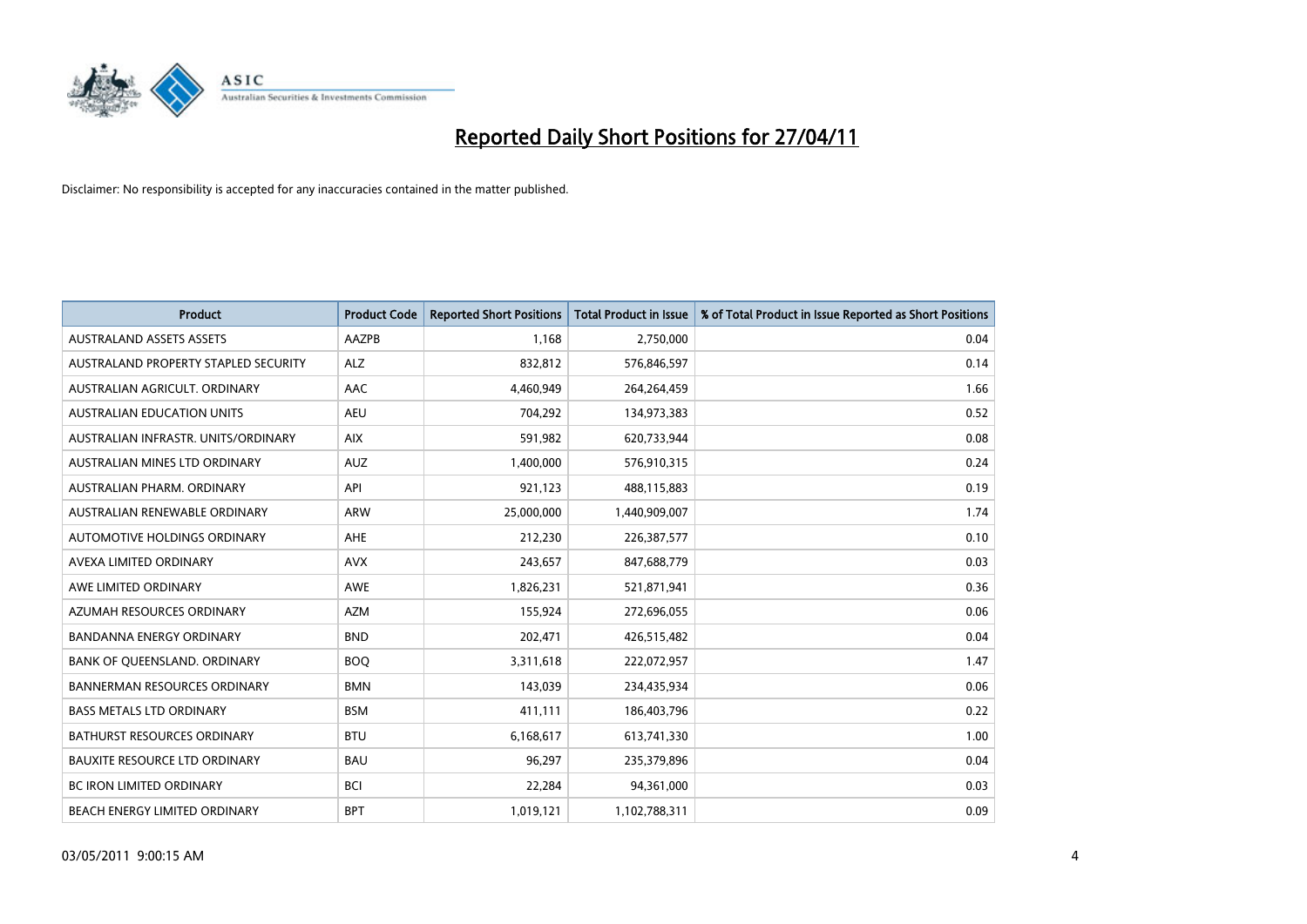

| <b>Product</b>                       | <b>Product Code</b> | <b>Reported Short Positions</b> | <b>Total Product in Issue</b> | % of Total Product in Issue Reported as Short Positions |
|--------------------------------------|---------------------|---------------------------------|-------------------------------|---------------------------------------------------------|
| BEADELL RESOURCE LTD ORDINARY        | <b>BDR</b>          | 1,018,974                       | 622,147,828                   | 0.16                                                    |
| BENDIGO AND ADELAIDE ORDINARY        | <b>BEN</b>          | 5,404,510                       | 360,048,771                   | 1.51                                                    |
| BERKELEY RESOURCES ORDINARY          | <b>BKY</b>          | 373,230                         | 174,298,273                   | 0.22                                                    |
| BETASHARES ASX FIN ETF UNITS         | <b>OFN</b>          | 28,500                          | 4,509,251                     | 0.63                                                    |
| BETASHARES ASX RES ETF UNITS         | <b>ORE</b>          | 198,220                         | 4,519,432                     | 4.39                                                    |
| <b>BHP BILLITON LIMITED ORDINARY</b> | <b>BHP</b>          | 43,085,499                      | 3,209,181,688                 | 1.30                                                    |
| <b>BILLABONG ORDINARY</b>            | <b>BBG</b>          | 13,850,963                      | 253,613,826                   | 5.43                                                    |
| <b>BIOTA HOLDINGS ORDINARY</b>       | <b>BTA</b>          | 2,037,281                       | 181,417,556                   | 1.13                                                    |
| <b>BISALLOY STEEL ORDINARY</b>       | <b>BIS</b>          | 84,480                          | 216,455,965                   | 0.04                                                    |
| BKI INVESTMENT LTD ORDINARY          | <b>BKI</b>          | 508                             | 422,863,407                   | 0.00                                                    |
| <b>BLACKTHORN RESOURCES ORDINARY</b> | <b>BTR</b>          | 35,848                          | 106,885,300                   | 0.03                                                    |
| <b>BLUESCOPE STEEL LTD ORDINARY</b>  | <b>BSL</b>          | 34,120,564                      | 1,842,207,385                 | 1.86                                                    |
| <b>BOART LONGYEAR ORDINARY</b>       | <b>BLY</b>          | 5,506,660                       | 461,163,412                   | 1.19                                                    |
| <b>BOOM LOGISTICS ORDINARY</b>       | <b>BOL</b>          | 337,999                         | 461,500,712                   | 0.07                                                    |
| <b>BORAL LIMITED, ORDINARY</b>       | <b>BLD</b>          | 28,772,781                      | 729,925,990                   | 3.91                                                    |
| BOTSWANA METALS LTD ORDINARY         | <b>BML</b>          | 7,000                           | 143,717,013                   | 0.00                                                    |
| <b>BOW ENERGY LIMITED ORDINARY</b>   | <b>BOW</b>          | 3,366,709                       | 349,417,229                   | 0.95                                                    |
| <b>BRADKEN LIMITED ORDINARY</b>      | <b>BKN</b>          | 1,292,047                       | 142,829,226                   | 0.90                                                    |
| <b>BRAMBLES LIMITED ORDINARY</b>     | <b>BXB</b>          | 10,875,849                      | 1,479,190,996                 | 0.70                                                    |
| <b>BREVILLE GROUP LTD ORDINARY</b>   | <b>BRG</b>          | 2.794                           | 129,995,322                   | 0.00                                                    |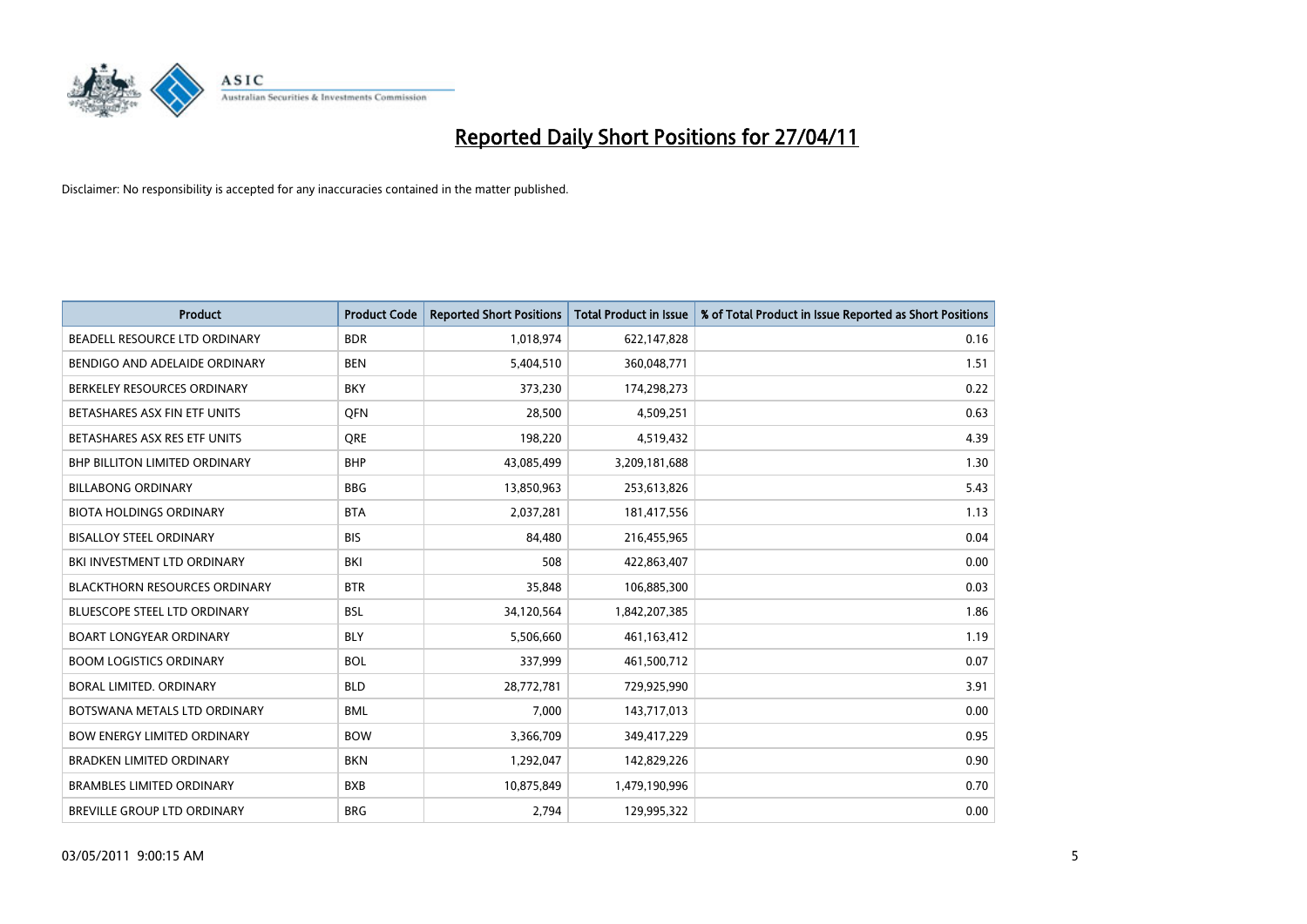

| <b>Product</b>                        | <b>Product Code</b> | <b>Reported Short Positions</b> | <b>Total Product in Issue</b> | % of Total Product in Issue Reported as Short Positions |
|---------------------------------------|---------------------|---------------------------------|-------------------------------|---------------------------------------------------------|
| <b>BRICKWORKS LIMITED ORDINARY</b>    | <b>BKW</b>          | 13,567                          | 147,567,333                   | 0.01                                                    |
| BROCKMAN RESOURCES ORDINARY           | <b>BRM</b>          | 124,505                         | 144,803,151                   | 0.08                                                    |
| BT INVESTMENT MNGMNT ORDINARY         | <b>BTT</b>          | 555,048                         | 160,000,000                   | 0.35                                                    |
| <b>BURU ENERGY ORDINARY</b>           | <b>BRU</b>          | 7,233,251                       | 182,780,549                   | 3.96                                                    |
| <b>BWP TRUST ORDINARY UNITS</b>       | <b>BWP</b>          | 399,672                         | 520,012,793                   | 0.06                                                    |
| CABCHARGE AUSTRALIA ORDINARY          | CAB                 | 1,146,527                       | 120,437,014                   | 0.95                                                    |
| CALTEX AUSTRALIA ORDINARY             | <b>CTX</b>          | 5,663,704                       | 270,000,000                   | 2.09                                                    |
| CAMPBELL BROTHERS ORDINARY            | <b>CPB</b>          | 147,357                         | 67,503,411                    | 0.21                                                    |
| CAPE LAMBERT RES LTD ORDINARY         | <b>CFE</b>          | 1,101,176                       | 571,849,603                   | 0.19                                                    |
| <b>CAPRAL LIMITED ORDINARY</b>        | CAA                 | 160,000                         | 387,898,255                   | 0.04                                                    |
| <b>CARBON ENERGY ORDINARY</b>         | <b>CNX</b>          | 719,967                         | 698,517,858                   | 0.09                                                    |
| <b>CARDNO LIMITED ORDINARY</b>        | CDD                 | 698                             | 106,840,756                   | 0.00                                                    |
| CARNARVON PETROLEUM ORDINARY          | <b>CVN</b>          | 6,601,521                       | 687,820,634                   | 0.96                                                    |
| <b>CARNEGIE WAVE ENERGY ORDINARY</b>  | <b>CWE</b>          | 83.000                          | 859,087,627                   | 0.01                                                    |
| <b>CARPATHIAN RESOURCES ORDINARY</b>  | <b>CPN</b>          | 75,000                          | 265,533,501                   | 0.03                                                    |
| CARPENTARIA EXP. LTD ORDINARY         | CAP                 | 9.777                           | 98,741,301                    | 0.01                                                    |
| CARSALES.COM LTD ORDINARY             | <b>CRZ</b>          | 3,048,911                       | 234,338,300                   | 1.30                                                    |
| CASH CONVERTERS ORD/DIV ACCESS        | CCV                 | 68,191                          | 379,761,025                   | 0.01                                                    |
| <b>CASPIAN OIL &amp; GAS ORDINARY</b> | CIG                 | 50,000                          | 1,331,500,513                 | 0.00                                                    |
| CATALPA RESOURCES ORDINARY            | CAH                 | 129,885                         | 178,014,015                   | 0.07                                                    |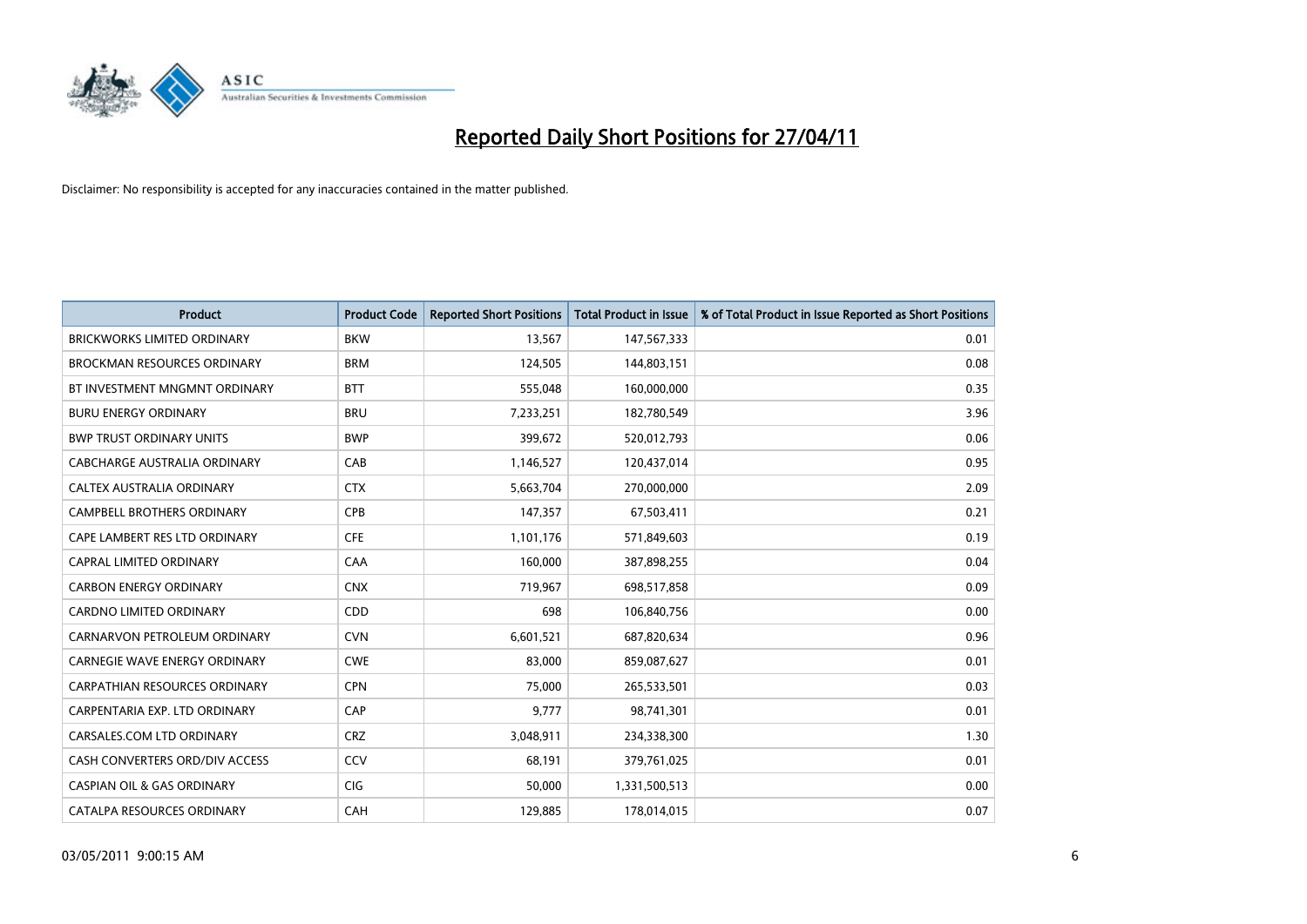

| <b>Product</b>                                | <b>Product Code</b> | <b>Reported Short Positions</b> | Total Product in Issue | % of Total Product in Issue Reported as Short Positions |
|-----------------------------------------------|---------------------|---------------------------------|------------------------|---------------------------------------------------------|
| <b>CEC GROUP LIMITED ORDINARY</b>             | <b>CEG</b>          | 1,750                           | 79,662,662             | 0.00                                                    |
| <b>CELLNET GROUP ORDINARY</b>                 | <b>CLT</b>          | 1,342                           | 61,596,082             | 0.00                                                    |
| CENTRAL PETROLEUM ORDINARY                    | <b>CTP</b>          | 810,150                         | 982,298,842            | 0.08                                                    |
| CENTRO PROPERTIES UNITS/ORD STAPLED           | <b>CNP</b>          | 6,692                           | 972,414,514            | 0.00                                                    |
| <b>CENTRO RETAIL GROUP STAPLED SECURITIES</b> | <b>CER</b>          | 735,247                         | 2,286,399,424          | 0.03                                                    |
| <b>CERAMIC FUEL CELLS ORDINARY</b>            | <b>CFU</b>          | 1,217,073                       | 1,201,353,566          | 0.09                                                    |
| <b>CFS RETAIL PROPERTY UNITS</b>              | <b>CFX</b>          | 30,396,655                      | 2,839,591,911          | 1.06                                                    |
| CGA MINING LIMITED ORDINARY                   | <b>CGX</b>          | 201,269                         | 333,265,726            | 0.06                                                    |
| <b>CHALLENGER DIV.PRO. STAPLED UNITS</b>      | <b>CDI</b>          | 51,297                          | 913,426,007            | 0.00                                                    |
| CHALLENGER INFRAST. STAPLED UNITS             | <b>CIF</b>          | 8,176                           | 316,223,785            | 0.00                                                    |
| CHALLENGER LIMITED ORDINARY                   | <b>CGF</b>          | 4,880,147                       | 500,332,188            | 0.97                                                    |
| CHANDLER MACLEOD LTD ORDINARY                 | <b>CMG</b>          | 11,970                          | 463,971,344            | 0.00                                                    |
| CHARTER HALL GROUP STAPLED US PROHIBIT.       | <b>CHC</b>          | 1,031,582                       | 306,341,814            | 0.34                                                    |
| <b>CHARTER HALL OFFICE UNIT</b>               | COO                 | 2,642,811                       | 493,319,730            | 0.53                                                    |
| <b>CHARTER HALL RETAIL UNITS</b>              | CQR                 | 925,587                         | 305,810,723            | 0.28                                                    |
| CHEMGENEX PHARMACEUT ORDINARY                 | <b>CXS</b>          | 6,070,129                       | 313,348,870            | 1.93                                                    |
| CHINA YUNNAN COPPER ORDINARY                  | <b>CYU</b>          | 184,695                         | 127,562,533            | 0.14                                                    |
| CITIGOLD CORP LTD ORDINARY                    | <b>CTO</b>          | 2,059,217                       | 1,040,278,301          | 0.20                                                    |
| CLINUVEL PHARMACEUT, ORDINARY                 | <b>CUV</b>          | 4,127                           | 30,381,706             | 0.01                                                    |
| <b>CLOUGH LIMITED ORDINARY</b>                | <b>CLO</b>          | 103,193                         | 769,801,269            | 0.01                                                    |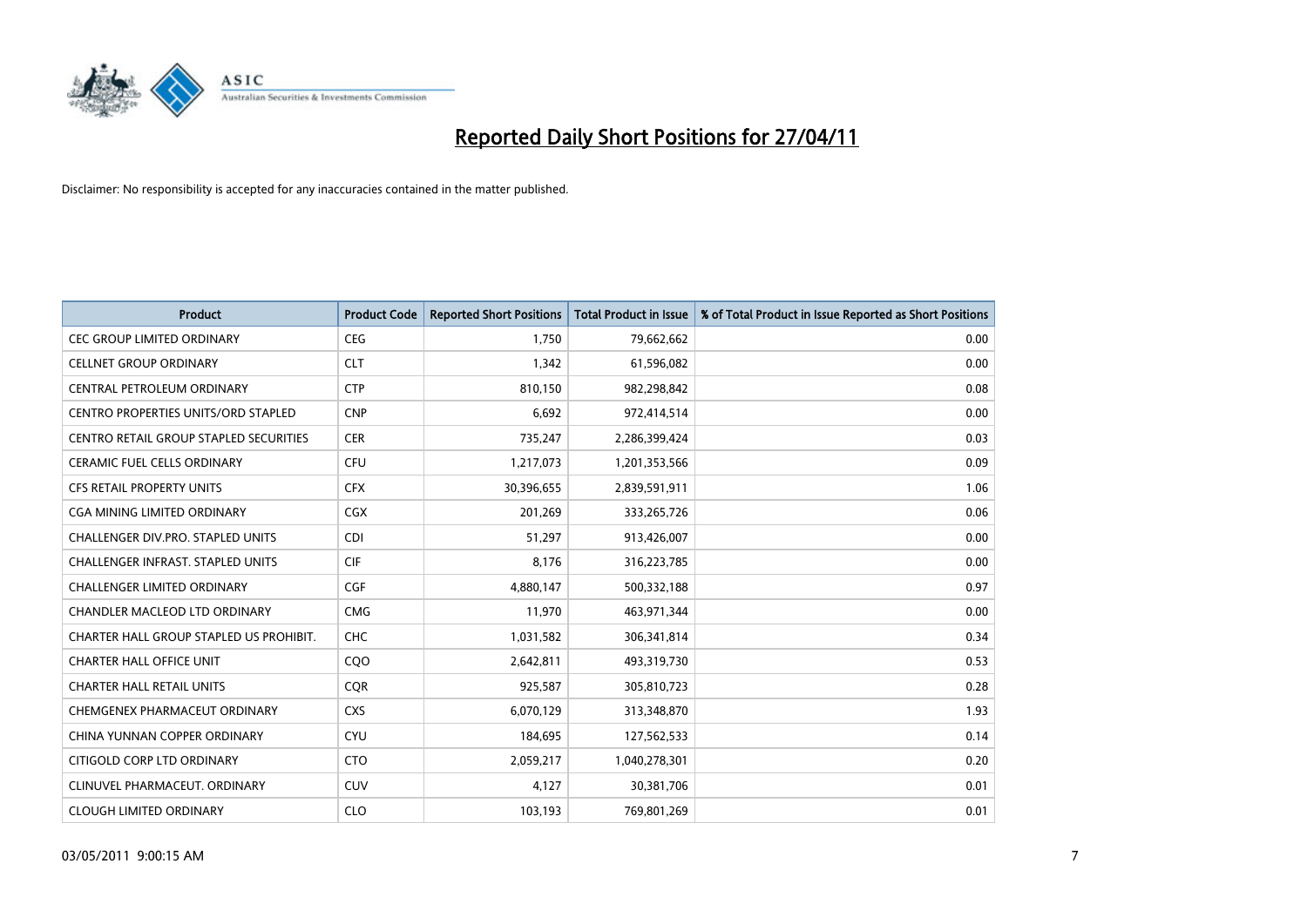

| <b>Product</b>                          | <b>Product Code</b> | <b>Reported Short Positions</b> | <b>Total Product in Issue</b> | % of Total Product in Issue Reported as Short Positions |
|-----------------------------------------|---------------------|---------------------------------|-------------------------------|---------------------------------------------------------|
| <b>COAL &amp; ALLIED ORDINARY</b>       | <b>CNA</b>          | 9,225                           | 86,584,735                    | 0.01                                                    |
| COAL OF AFRICA LTD ORDINARY             | <b>CZA</b>          | 313,151                         | 531,139,661                   | 0.06                                                    |
| <b>COALSPUR MINES LTD ORDINARY</b>      | <b>CPL</b>          | 1,056,909                       | 491,237,867                   | 0.20                                                    |
| COCA-COLA AMATIL ORDINARY               | <b>CCL</b>          | 8,586,126                       | 757,969,396                   | 1.10                                                    |
| <b>COCHLEAR LIMITED ORDINARY</b>        | <b>COH</b>          | 1,655,583                       | 56,745,023                    | 2.93                                                    |
| <b>COCKATOO COAL ORDINARY</b>           | <b>COK</b>          | 7,416,170                       | 1,016,096,908                 | 0.72                                                    |
| <b>COKAL LTD ORDINARY</b>               | <b>CKA</b>          | 392,815                         | 128,083,735                   | 0.31                                                    |
| COMMONWEALTH BANK, ORDINARY             | <b>CBA</b>          | 14,210,916                      | 1,558,614,744                 | 0.86                                                    |
| <b>COMMONWEALTH PROP ORDINARY UNITS</b> | <b>CPA</b>          | 20,061,948                      | 2,449,599,711                 | 0.81                                                    |
| <b>COMPASS RESOURCES ORDINARY</b>       | <b>CMR</b>          | 160,952                         | 147,402,920                   | 0.11                                                    |
| COMPUTERSHARE LTD ORDINARY              | <b>CPU</b>          | 3,335,691                       | 555,664,059                   | 0.56                                                    |
| <b>CONNECTEAST GROUP STAPLED</b>        | <b>CEU</b>          | 36,608,062                      | 3,940,145,951                 | 0.92                                                    |
| CONQUEST MINING ORDINARY                | <b>COT</b>          | 343,804                         | 583,241,478                   | 0.05                                                    |
| CONSOLIDATED MEDIA, ORDINARY            | <b>CMI</b>          | 3,547,746                       | 561,834,996                   | 0.62                                                    |
| <b>CONTANGO MICROCAP ORDINARY</b>       | <b>CTN</b>          | 7,500                           | 145,708,783                   | 0.01                                                    |
| CONTINENTAL COAL LTD ORDINARY           | CCC                 | 677,418                         | 1,980,616,757                 | 0.03                                                    |
| COOPER ENERGY LTD ORDINARY              | <b>COE</b>          | 89,539                          | 292,576,001                   | 0.03                                                    |
| <b>COPPER STRIKE LTD ORDINARY</b>       | <b>CSE</b>          | 714                             | 129,455,571                   | 0.00                                                    |
| <b>CORDLIFE LIMITED ORDINARY</b>        | CBB                 |                                 | 145,360,920                   | 0.00                                                    |
| COUNT FINANCIAL ORDINARY                | COU                 | 691,875                         | 262,212,976                   | 0.27                                                    |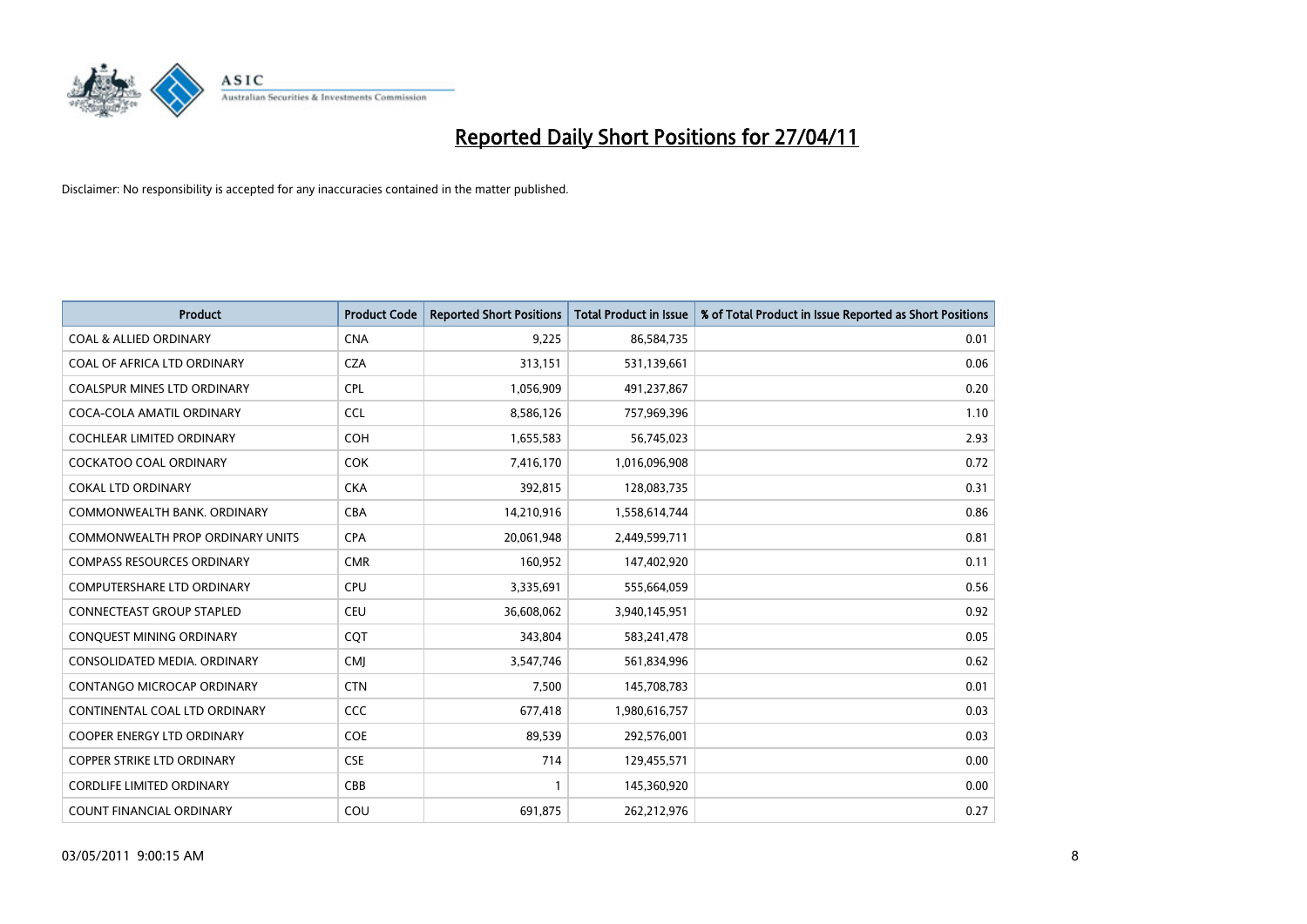

| <b>Product</b>                          | <b>Product Code</b> | <b>Reported Short Positions</b> | <b>Total Product in Issue</b> | % of Total Product in Issue Reported as Short Positions |
|-----------------------------------------|---------------------|---------------------------------|-------------------------------|---------------------------------------------------------|
| <b>CRANE GROUP LIMITED ORDINARY</b>     | <b>CRG</b>          | 379,777                         | 79,110,667                    | 0.48                                                    |
| <b>CREDIT CORP GROUP ORDINARY</b>       | <b>CCP</b>          | 8,251                           | 45,210,752                    | 0.02                                                    |
| <b>CROMWELL PROP STAPLED SECURITIES</b> | <b>CMW</b>          | 85,622                          | 962,845,605                   | 0.01                                                    |
| <b>CROWN LIMITED ORDINARY</b>           | <b>CWN</b>          | 3,594,589                       | 754,131,800                   | 0.46                                                    |
| <b>CSG LIMITED ORDINARY</b>             | CSV                 | 1,549,836                       | 246,127,667                   | 0.64                                                    |
| <b>CSL LIMITED ORDINARY</b>             | <b>CSL</b>          | 9,208,381                       | 537,360,639                   | 1.72                                                    |
| <b>CSR LIMITED ORDINARY</b>             | <b>CSR</b>          | 11,506,801                      | 506,000,315                   | 2.27                                                    |
| <b>CUDECO LIMITED ORDINARY</b>          | CDU                 | 905,776                         | 145,512,643                   | 0.61                                                    |
| CUE ENERGY RESOURCE ORDINARY            | <b>CUE</b>          | 29,032                          | 694,819,718                   | 0.00                                                    |
| <b>CUSTOMERS LIMITED ORDINARY</b>       | <b>CUS</b>          | 73,929                          | 134,869,357                   | 0.05                                                    |
| DART ENERGY LTD ORDINARY                | <b>DTE</b>          | 129,423                         | 587,210,672                   | 0.01                                                    |
| DAVID JONES LIMITED ORDINARY            | <b>DJS</b>          | 21,923,101                      | 514,034,694                   | 4.27                                                    |
| <b>DECMIL GROUP LIMITED ORDINARY</b>    | <b>DCG</b>          | 17.397                          | 124,204,568                   | 0.01                                                    |
| DEEP YELLOW LIMITED ORDINARY            | <b>DYL</b>          | 16,312                          | 1,127,534,458                 | 0.00                                                    |
| DEVINE LIMITED ORDINARY                 | <b>DVN</b>          | 1,000                           | 634,918,223                   | 0.00                                                    |
| DEXUS PROPERTY GROUP STAPLED UNITS      | <b>DXS</b>          | 21,056,490                      | 4,839,024,176                 | 0.43                                                    |
| DISCOVERY METALS LTD ORDINARY           | <b>DML</b>          | 2,539,988                       | 437,114,481                   | 0.57                                                    |
| DOMINO PIZZA ENTERPR ORDINARY           | <b>DMP</b>          | 245,003                         | 68,407,674                    | 0.36                                                    |
| DOWNER EDI LIMITED ORDINARY             | <b>DOW</b>          | 6,151,356                       | 429,100,296                   | 1.42                                                    |
| DUET GROUP STAPLED US PROHIBIT.         | <b>DUE</b>          | 2,384,366                       | 909,692,991                   | 0.25                                                    |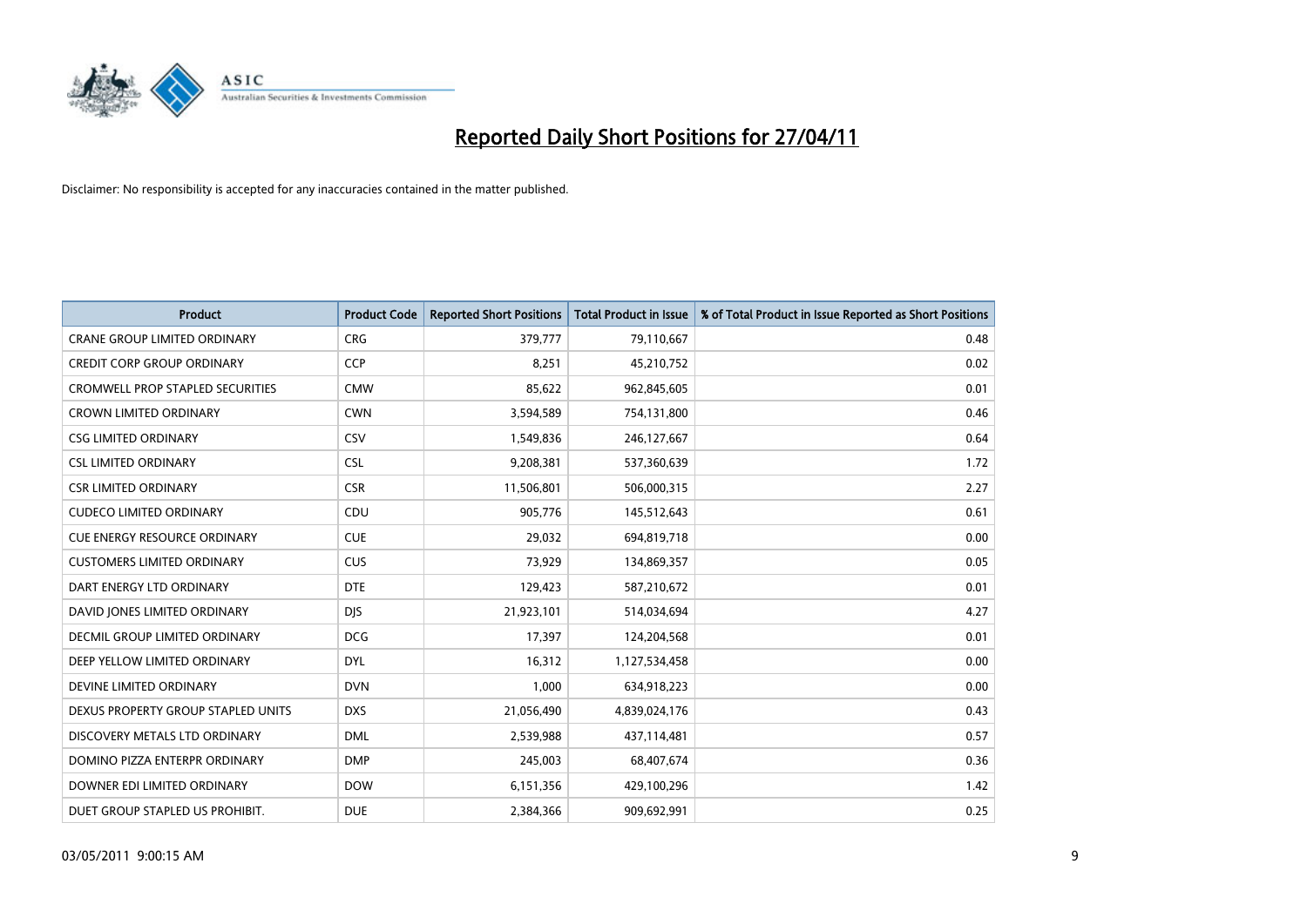

| <b>Product</b>                            | <b>Product Code</b> | <b>Reported Short Positions</b> | <b>Total Product in Issue</b> | % of Total Product in Issue Reported as Short Positions |
|-------------------------------------------|---------------------|---------------------------------|-------------------------------|---------------------------------------------------------|
| DULUXGROUP LIMITED ORDINARY               | <b>DLX</b>          | 7,401,661                       | 367,456,259                   | 2.01                                                    |
| EASTERN STAR GAS ORDINARY                 | ESG                 | 6,060,968                       | 991,567,041                   | 0.60                                                    |
| EDT RETAIL TRUST UNITS                    | <b>EDT</b>          | 117,407                         | 4,700,290,868                 | 0.00                                                    |
| ELDERS LIMITED HYBRIDS                    | <b>ELDPA</b>        | 164,134                         | 1,500,000                     | 10.94                                                   |
| <b>ELDERS LIMITED ORDINARY</b>            | <b>ELD</b>          | 14,112,802                      | 448,598,480                   | 3.13                                                    |
| ELDORADO GOLD CORP CDI 1:1                | EAU                 | 117,534                         | 19,644,760                    | 0.58                                                    |
| ELIXIR PETROLEUM LTD ORDINARY             | <b>EXR</b>          | 324,400                         | 188,988,472                   | 0.17                                                    |
| <b>EMECO HOLDINGS ORDINARY</b>            | <b>EHL</b>          | 639,458                         | 631,237,586                   | 0.09                                                    |
| <b>ENERGY RESOURCES ORDINARY 'A'</b>      | ERA                 | 4,586,954                       | 190,737,934                   | 2.41                                                    |
| <b>ENERGY WORLD CORPOR, ORDINARY</b>      | <b>EWC</b>          | 19,155,820                      | 1,561,166,672                 | 1.20                                                    |
| <b>ENTEK ENERGY LTD ORDINARY</b>          | <b>ETE</b>          | 489,903                         | 330,846,405                   | 0.15                                                    |
| ENTELLECT LIMITED ORDINARY                | <b>ESN</b>          | 464,050                         | 87,239,240                    | 0.53                                                    |
| <b>ENVESTRA LIMITED ORDINARY</b>          | <b>ENV</b>          | 3,625,463                       | 1,430,398,609                 | 0.26                                                    |
| EQUINOX MINERALS LTD CHESS DEPOSITARY INT | EQN                 | 2,629,739                       | 879,495,876                   | 0.28                                                    |
| EUREKA ENERGY LTD ORDINARY                | <b>EKA</b>          | 772,939                         | 237,014,050                   | 0.32                                                    |
| <b>EVEREST FINANCIAL ORDINARY</b>         | EFG                 | 4.300                           | 25,143,824                    | 0.02                                                    |
| <b>EXCO RESOURCES LTD ORDINARY</b>        | EXS                 | 9,849                           | 346,494,187                   | 0.00                                                    |
| EXTRACT RESOURCES ORDINARY                | <b>EXT</b>          | 583,474                         | 251,028,608                   | 0.23                                                    |
| FAIRFAX MEDIA LTD ORDINARY                | <b>FXI</b>          | 300,507,742                     | 2,351,955,725                 | 12.76                                                   |
| FAR LTD ORDINARY                          | <b>FAR</b>          | 21,000,000                      | 1,245,351,164                 | 1.69                                                    |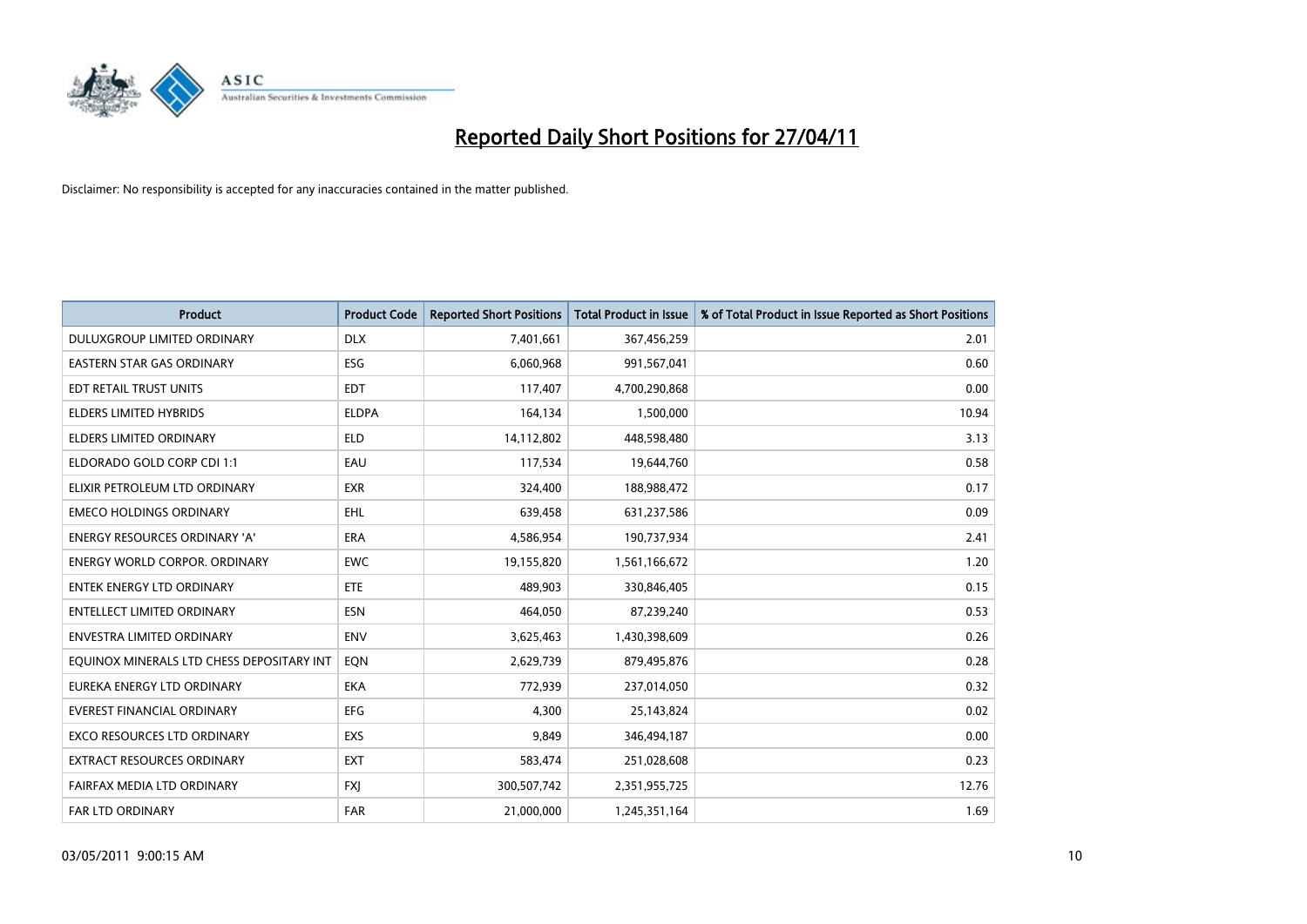

| <b>Product</b>                        | <b>Product Code</b> | <b>Reported Short Positions</b> | <b>Total Product in Issue</b> | % of Total Product in Issue Reported as Short Positions |
|---------------------------------------|---------------------|---------------------------------|-------------------------------|---------------------------------------------------------|
| <b>FERRAUS LIMITED ORDINARY</b>       | <b>FRS</b>          | 370                             | 249,398,565                   | 0.00                                                    |
| FISHER & PAYKEL APP. ORDINARY         | <b>FPA</b>          | 18,298                          | 724,235,162                   | 0.00                                                    |
| FISHER & PAYKEL H. ORDINARY           | <b>FPH</b>          | 2,414,275                       | 520,473,867                   | 0.46                                                    |
| FKP PROPERTY GROUP STAPLED SECURITIES | <b>FKP</b>          | 16,910,723                      | 1,184,196,147                 | 1.43                                                    |
| FLEETWOOD CORP ORDINARY               | <b>FWD</b>          | 141,441                         | 57,820,053                    | 0.24                                                    |
| FLETCHER BUILDING ORDINARY            | <b>FBU</b>          | 4,513,262                       | 675,113,285                   | 0.67                                                    |
| FLEXIGROUP LIMITED ORDINARY           | <b>FXL</b>          | 85,204                          | 275,472,492                   | 0.04                                                    |
| <b>FLIGHT CENTRE ORDINARY</b>         | <b>FLT</b>          | 3,365,122                       | 99,932,678                    | 3.36                                                    |
| FLINDERS MINES LTD ORDINARY           | <b>FMS</b>          | 21,158,439                      | 1,820,634,571                 | 1.15                                                    |
| <b>FOCUS MINERALS LTD ORDINARY</b>    | <b>FML</b>          | 13,499,999                      | 3,414,515,431                 | 0.40                                                    |
| FORGE GROUP LIMITED ORDINARY          | <b>FGE</b>          | 19,896                          | 82,924,014                    | 0.02                                                    |
| FORGE RESOURCES LTD ORDINARY          | <b>FRG</b>          | 14,911                          | 21,121,967                    | 0.07                                                    |
| FORTE ENERGY NL ORDINARY              | <b>FTE</b>          | 2,658,986                       | 669,756,735                   | 0.40                                                    |
| FORTESCUE METALS GRP ORDINARY         | <b>FMG</b>          | 11,329,512                      | 3,112,917,409                 | 0.36                                                    |
| <b>FOSTER'S GROUP ORDINARY</b>        | FGL                 | 9,617,122                       | 1,940,782,034                 | 0.49                                                    |
| FTD CORPORATION ORDINARY              | <b>FTD</b>          | 8,088                           | 36,474,593                    | 0.02                                                    |
| FUNTASTIC LIMITED ORDINARY            | <b>FUN</b>          | 322,528                         | 340,997,682                   | 0.09                                                    |
| <b>G.U.D. HOLDINGS ORDINARY</b>       | <b>GUD</b>          | 343,026                         | 69,089,611                    | 0.49                                                    |
| <b>GALAXY RESOURCES ORDINARY</b>      | <b>GXY</b>          | 1,859,607                       | 214,236,091                   | 0.88                                                    |
| <b>GEODYNAMICS LIMITED ORDINARY</b>   | GDY                 | 222,358                         | 336,892,832                   | 0.07                                                    |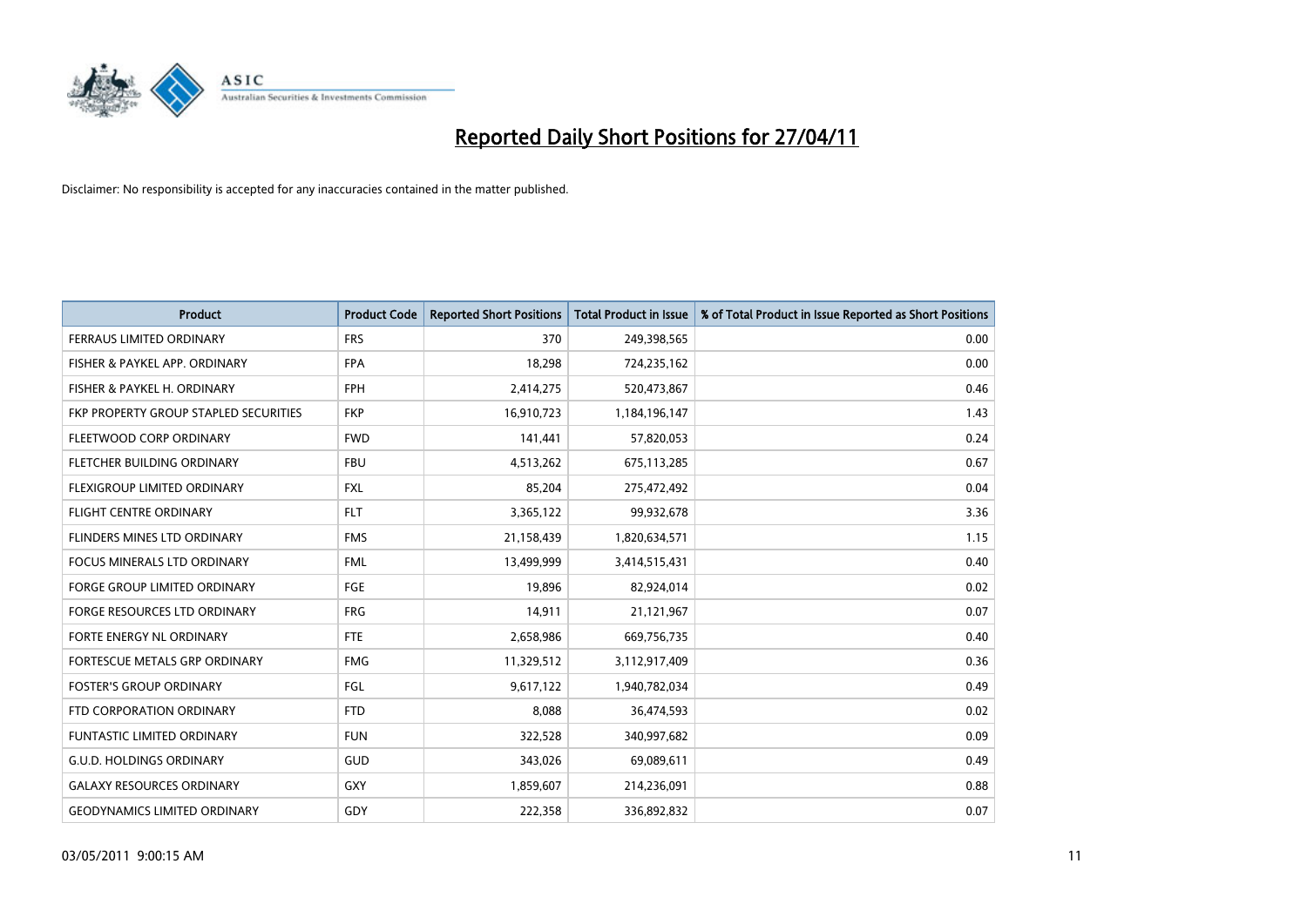

| <b>Product</b>                            | <b>Product Code</b> | <b>Reported Short Positions</b> | <b>Total Product in Issue</b> | % of Total Product in Issue Reported as Short Positions |
|-------------------------------------------|---------------------|---------------------------------|-------------------------------|---------------------------------------------------------|
| <b>GINDALBIE METALS LTD ORDINARY</b>      | <b>GBG</b>          | 42,759,327                      | 935,215,590                   | 4.54                                                    |
| <b>GLOBAL MINING ORDINARY</b>             | GMI                 | 8,951                           | 191,820,968                   | 0.00                                                    |
| <b>GLOUCESTER COAL ORDINARY</b>           | GCL                 | 343,812                         | 140,447,062                   | 0.24                                                    |
| <b>GME RESOURCES LTD ORDINARY</b>         | <b>GME</b>          | 800                             | 302,352,750                   | 0.00                                                    |
| <b>GOLD ONE INT LTD ORDINARY</b>          | GDO                 | 173,540                         | 807,350,406                   | 0.02                                                    |
| <b>GOLDEN RIM RESOURCES ORDINARY</b>      | <b>GMR</b>          | 87,244                          | 359,396,731                   | 0.02                                                    |
| <b>GOLDEN WEST RESOURCE ORDINARY</b>      | <b>GWR</b>          | 1,651                           | 192,082,567                   | 0.00                                                    |
| <b>GOODMAN FIELDER, ORDINARY</b>          | GFF                 | 44,944,317                      | 1,380,386,438                 | 3.23                                                    |
| <b>GOODMAN GROUP STAPLED US PROHIBIT.</b> | <b>GMG</b>          | 10,140,505                      | 6,893,222,796                 | 0.13                                                    |
| <b>GPT GROUP STAPLED SEC.</b>             | <b>GPT</b>          | 12,200,205                      | 1,855,529,431                 | 0.65                                                    |
| <b>GRAINCORP LIMITED A CLASS ORDINARY</b> | <b>GNC</b>          | 892,470                         | 198,318,900                   | 0.43                                                    |
| <b>GRANGE RESOURCES, ORDINARY</b>         | <b>GRR</b>          | 362,134                         | 1,152,846,724                 | 0.03                                                    |
| <b>GREENCAP LIMITED ORDINARY</b>          | GCG                 |                                 | 262,515,385                   | 0.00                                                    |
| <b>GREENLAND MIN EN LTD ORDINARY</b>      | GGG                 | 1,117,524                       | 320,399,490                   | 0.35                                                    |
| <b>GRYPHON MINERALS LTD ORDINARY</b>      | GRY                 | 141,395                         | 299,572,058                   | 0.04                                                    |
| GUINNESS PEAT GROUP. CHESS DEPOSITARY INT | <b>GPG</b>          | 624,606                         | 297,672,598                   | 0.20                                                    |
| <b>GUNNS LIMITED ORDINARY</b>             | <b>GNS</b>          | 37,493,912                      | 848,401,559                   | 4.42                                                    |
| <b>GWA GROUP LTD ORDINARY</b>             | <b>GWA</b>          | 7,228,003                       | 301,525,014                   | 2.40                                                    |
| <b>HARVEY NORMAN ORDINARY</b>             | <b>HVN</b>          | 42,798,319                      | 1,062,316,784                 | 4.01                                                    |
| HASTIE GROUP LIMITED ORDINARY             | <b>HST</b>          | 928.467                         | 239,781,419                   | 0.38                                                    |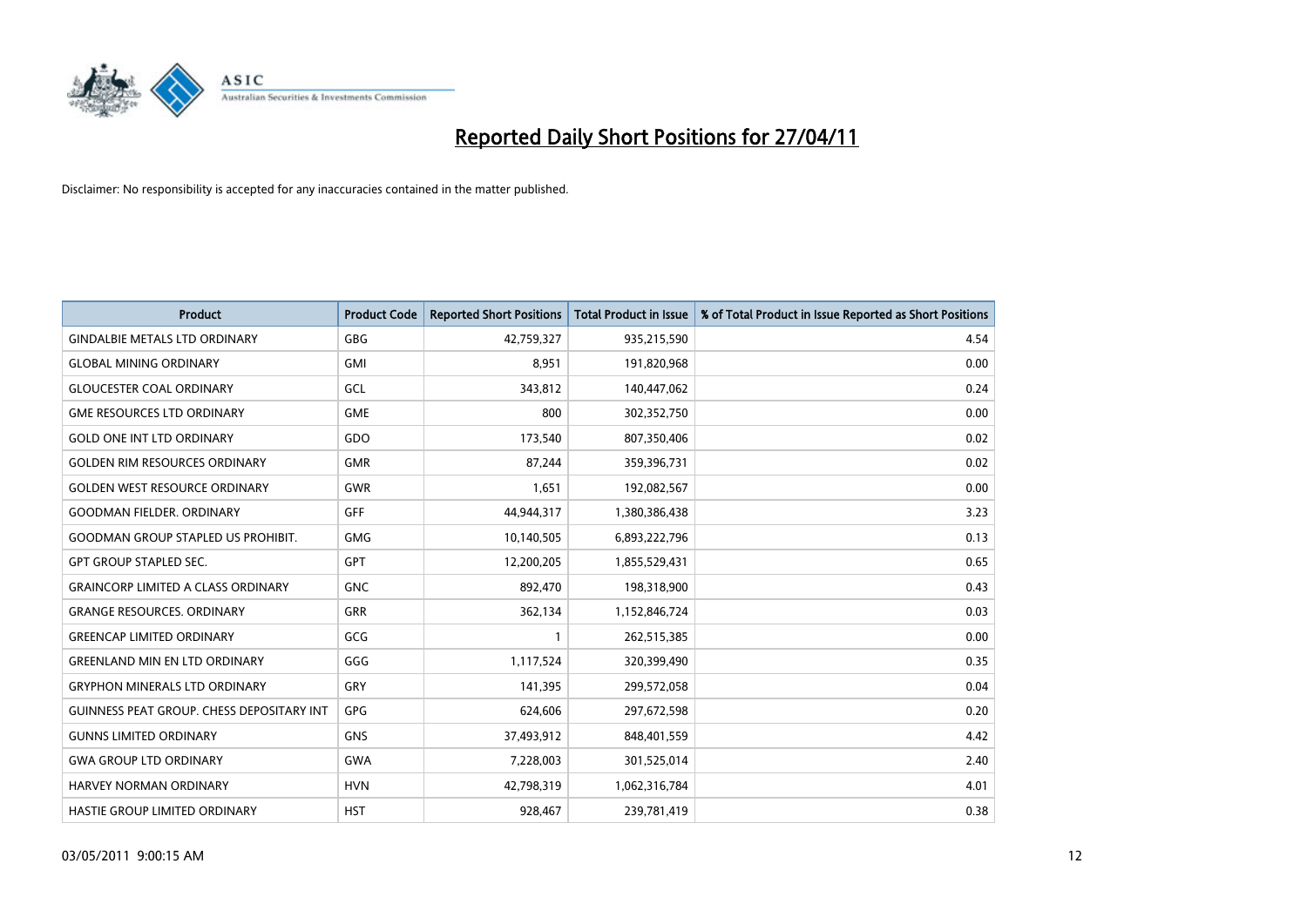

| <b>Product</b>                        | <b>Product Code</b> | <b>Reported Short Positions</b> | <b>Total Product in Issue</b> | % of Total Product in Issue Reported as Short Positions |
|---------------------------------------|---------------------|---------------------------------|-------------------------------|---------------------------------------------------------|
| HASTINGS DIVERSIFIED STAPLED SECURITY | <b>HDF</b>          | 745,270                         | 529,187,294                   | 0.13                                                    |
| <b>HEARTWARE INT INC CDI 35:1</b>     | <b>HIN</b>          | 272,008                         | 48,598,550                    | 0.56                                                    |
| <b>HENDERSON GROUP CDI 1:1</b>        | <b>HGG</b>          | 3,081,497                       | 559,724,269                   | 0.55                                                    |
| HFA HOLDINGS LIMITED ORDINARY         | <b>HFA</b>          | 447,022                         | 117,332,831                   | 0.37                                                    |
| <b>HIGHLANDS PACIFIC ORDINARY</b>     | <b>HIG</b>          | 2,599,230                       | 686,082,148                   | 0.38                                                    |
| HILLGROVE RES LTD ORDINARY            | <b>HGO</b>          | 486.949                         | 793,698,575                   | 0.06                                                    |
| HILLS HOLDINGS LTD ORDINARY           | <b>HIL</b>          | 2,241,105                       | 249,139,016                   | 0.91                                                    |
| HORIZON OIL LIMITED ORDINARY          | <b>HZN</b>          | 2,519,768                       | 1,130,811,515                 | 0.22                                                    |
| HUNNU COAL LIMITED ORDINARY           | <b>HUN</b>          | 15,955                          | 212,565,002                   | 0.01                                                    |
| HUNTER HALL INTER, ORDINARY           | <b>HHL</b>          | 1,800                           | 26,215,517                    | 0.01                                                    |
| ICON ENERGY LIMITED ORDINARY          | <b>ICN</b>          | 209,672                         | 469,301,394                   | 0.04                                                    |
| <b>IINET LIMITED ORDINARY</b>         | <b>IIN</b>          | 1,279,386                       | 152,160,119                   | 0.83                                                    |
| ILUKA RESOURCES ORDINARY              | ILU                 | 1,109,941                       | 418,700,517                   | 0.25                                                    |
| <b>IMDEX LIMITED ORDINARY</b>         | <b>IMD</b>          | 187,846                         | 199,414,165                   | 0.09                                                    |
| IMF (AUSTRALIA) LTD ORDINARY          | <b>IMF</b>          | 329,821                         | 123,828,193                   | 0.26                                                    |
| <b>IMX RESOURCES LTD ORDINARY</b>     | <b>IXR</b>          | 20,000                          | 262,612,803                   | 0.01                                                    |
| <b>INCITEC PIVOT ORDINARY</b>         | <b>IPL</b>          | 4,724,694                       | 1,628,730,107                 | 0.28                                                    |
| INDAGO RESOURCES LTD ORDINARY         | IDG                 | 8,179                           | 6,209,784                     | 0.13                                                    |
| <b>INDEPENDENCE GROUP ORDINARY</b>    | <b>IGO</b>          | 1,246,421                       | 186,705,521                   | 0.66                                                    |
| INDO MINES LIMITED ORDINARY           | <b>IDO</b>          | 13,719                          | 211,100,795                   | 0.01                                                    |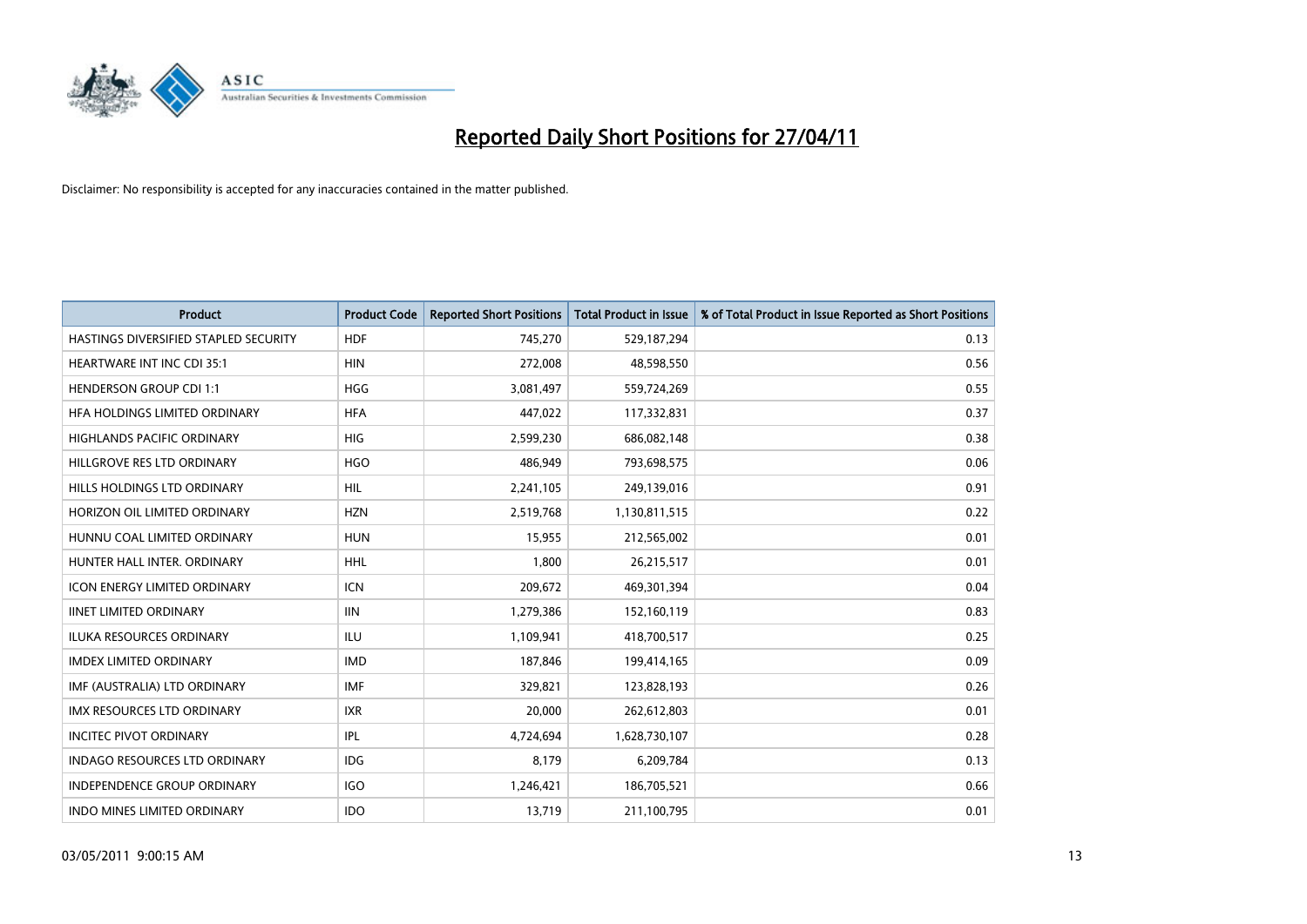

| <b>Product</b>                            | <b>Product Code</b> | <b>Reported Short Positions</b> | Total Product in Issue | % of Total Product in Issue Reported as Short Positions |
|-------------------------------------------|---------------------|---------------------------------|------------------------|---------------------------------------------------------|
| <b>INDOPHIL RESOURCES ORDINARY</b>        | <b>IRN</b>          | 474,241                         | 471,445,763            | 0.10                                                    |
| INDUSTREA LIMITED ORDINARY                | IDL                 | 1,764,215                       | 364,524,797            | 0.47                                                    |
| <b>INFIGEN ENERGY STAPLED SECURITIES</b>  | <b>IFN</b>          | 5,696,608                       | 762,265,972            | 0.76                                                    |
| ING RE COM GROUP STAPLED SECURITIES       | <b>ILF</b>          | 9,075                           | 441,029,194            | 0.00                                                    |
| <b>INSURANCE AUSTRALIA ORDINARY</b>       | IAG                 | 8,873,442                       | 2,079,034,021          | 0.42                                                    |
| INT GOLDFIELDS LTD ORDINARY               | <b>IGS</b>          | 12,197,682                      | 500,440,386            | 2.44                                                    |
| INTEGRA MINING LTD. ORDINARY              | <b>IGR</b>          | 5,172,199                       | 841,525,727            | 0.61                                                    |
| <b>INTREPID MINES ORDINARY</b>            | <b>IAU</b>          | 1,199,328                       | 520,617,420            | 0.22                                                    |
| INVESTA OFFICE FUND STAPLED SECURITIES    | IOF                 | 9,087,476                       | 2,729,071,212          | 0.32                                                    |
| <b>INVOCARE LIMITED ORDINARY</b>          | <b>IVC</b>          | 747,348                         | 102,421,288            | 0.71                                                    |
| ION LIMITED ORDINARY                      | <b>ION</b>          | 164,453                         | 256,365,105            | 0.06                                                    |
| <b>IOOF HOLDINGS LTD ORDINARY</b>         | <b>IFL</b>          | 1,030,114                       | 229,794,395            | 0.43                                                    |
| <b>IRESS MARKET TECH. ORDINARY</b>        | <b>IRE</b>          | 2,194,944                       | 126,018,142            | 1.74                                                    |
| <b>IRON ORE HOLDINGS ORDINARY</b>         | <b>IOH</b>          | 14,525                          | 138,879,674            | 0.01                                                    |
| ISHARES MSCI AUS 200 ISHARES MSCI AUS 200 | <b>IOZ</b>          | 1,780                           | 1,950,015              | 0.09                                                    |
| ISHARES S&P HIGH DIV ISHARES S&P HIGH DIV | <b>IHD</b>          | 4,208                           | 1,700,055              | 0.25                                                    |
| ISHARES S&P/ASX 20 ISHARES S&P/ASX20      | <b>ILC</b>          | 40,333                          | 2,175,008              | 1.85                                                    |
| ISHARES SMALL ORDS ISHARES SMALL ORDS     | <b>ISO</b>          | 102,871                         | 5,700,000              | 1.80                                                    |
| <b>ISOFT GROUP LIMITED ORDINARY</b>       | <b>ISF</b>          | 4,763,332                       | 1,070,595,874          | 0.45                                                    |
| <b>IVANHOE AUSTRALIA ORDINARY</b>         | <b>IVA</b>          | 658,124                         | 418,709,553            | 0.16                                                    |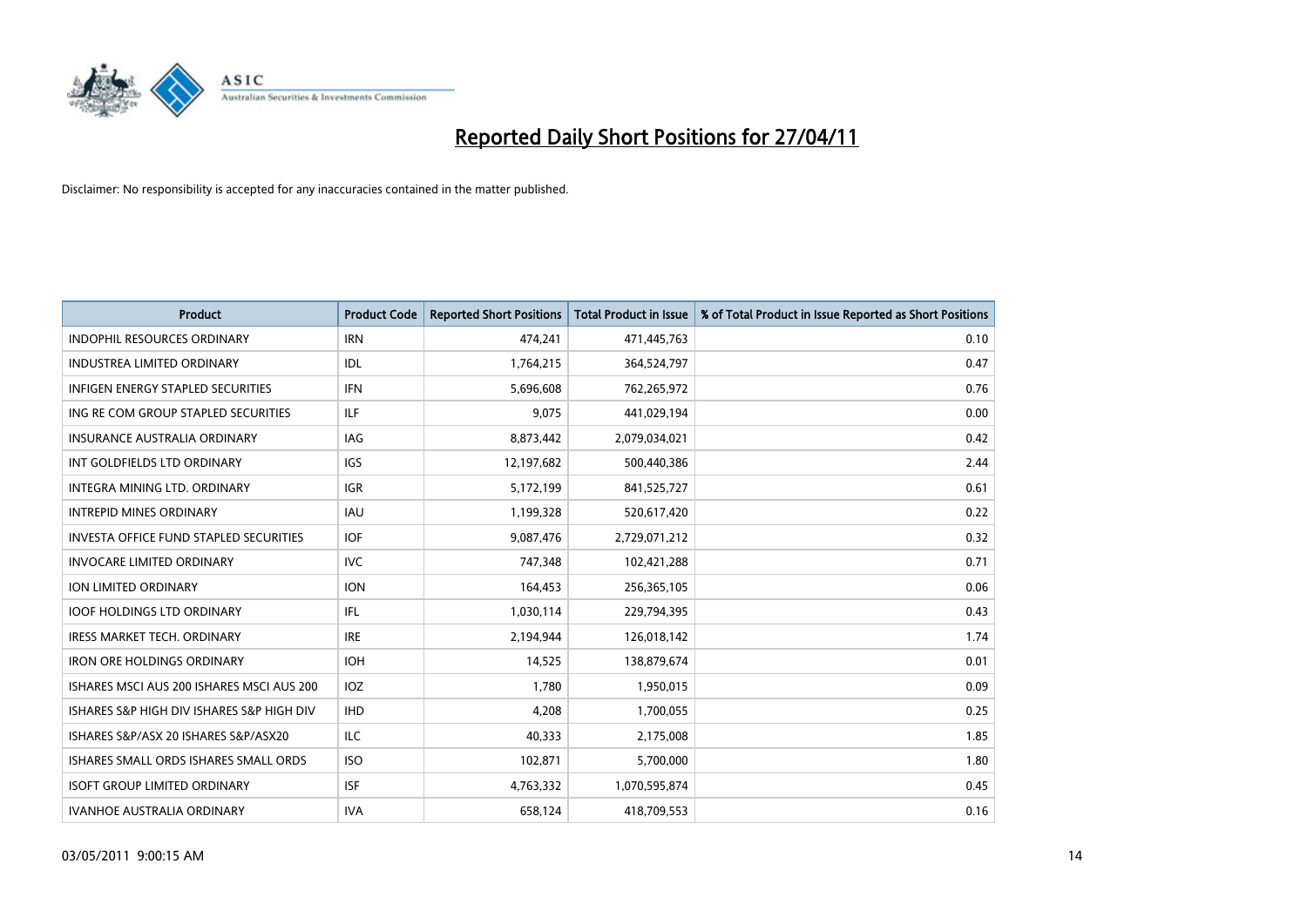

| <b>Product</b>                                  | <b>Product Code</b> | <b>Reported Short Positions</b> | <b>Total Product in Issue</b> | % of Total Product in Issue Reported as Short Positions |
|-------------------------------------------------|---------------------|---------------------------------|-------------------------------|---------------------------------------------------------|
| <b>JABIRU METALS LTD ORDINARY</b>               | <b>JML</b>          | 20,477                          | 558,654,366                   | 0.00                                                    |
| <b>IAMES HARDIE INDUST CHESS DEPOSITARY INT</b> | <b>IHX</b>          | 16,782,589                      | 436,386,587                   | 3.77                                                    |
| <b>JAMESON RESOURCES ORDINARY</b>               | JAL                 | 1,600,000                       | 95,828,865                    | 1.67                                                    |
| <b>JB HI-FI LIMITED ORDINARY</b>                | <b>IBH</b>          | 9,480,391                       | 109,340,772                   | 8.66                                                    |
| <b>IUPITER MINES ORDINARY</b>                   | <b>IMS</b>          | 45.477                          | 1,486,756,465                 | 0.00                                                    |
| KAGARA LTD ORDINARY                             | KZL                 | 5,404,213                       | 708,583,835                   | 0.75                                                    |
| KANGAROO RES LTD ORDINARY                       | <b>KRL</b>          | 600.000                         | 1,129,430,012                 | 0.05                                                    |
| KAROON GAS AUSTRALIA ORDINARY                   | <b>KAR</b>          | 1,026,466                       | 221,110,769                   | 0.46                                                    |
| KASBAH RESOURCES ORDINARY                       | <b>KAS</b>          | 17,529                          | 364,262,596                   | 0.00                                                    |
| KATHMANDU HOLD LTD ORDINARY                     | <b>KMD</b>          | 934,154                         | 200,000,000                   | 0.47                                                    |
| <b>KEYBRIDGE CAPITAL ORDINARY</b>               | <b>KBC</b>          | 5,999                           | 172,070,564                   | 0.00                                                    |
| KIMBERLEY METALS LTD ORDINARY                   | <b>KBL</b>          | 1,821                           | 161,976,319                   | 0.00                                                    |
| KINGSGATE CONSOLID. ORDINARY                    | <b>KCN</b>          | 1,161,231                       | 135,221,250                   | 0.85                                                    |
| KINGSROSE MINING LTD ORDINARY                   | <b>KRM</b>          | 12,769                          | 257,245,366                   | 0.00                                                    |
| LEIGHTON HOLDINGS ORDINARY                      | LEI                 | 7,835,187                       | 325,663,190                   | 2.41                                                    |
| LEND LEASE GROUP UNIT/ORD STAPLED               | <b>LLC</b>          | 2,303,685                       | 570,915,669                   | 0.38                                                    |
| LINC ENERGY LTD ORDINARY                        | <b>LNC</b>          | 5,777,038                       | 503,418,900                   | 1.13                                                    |
| LIQUEFIED NATURAL ORDINARY                      | LNG                 | 267,190                         | 214,099,015                   | 0.12                                                    |
| LYNAS CORPORATION ORDINARY                      | <b>LYC</b>          | 25,401,880                      | 1,690,819,142                 | 1.49                                                    |
| MACARTHUR COAL ORDINARY                         | <b>MCC</b>          | 3,321,611                       | 302,092,343                   | 1.09                                                    |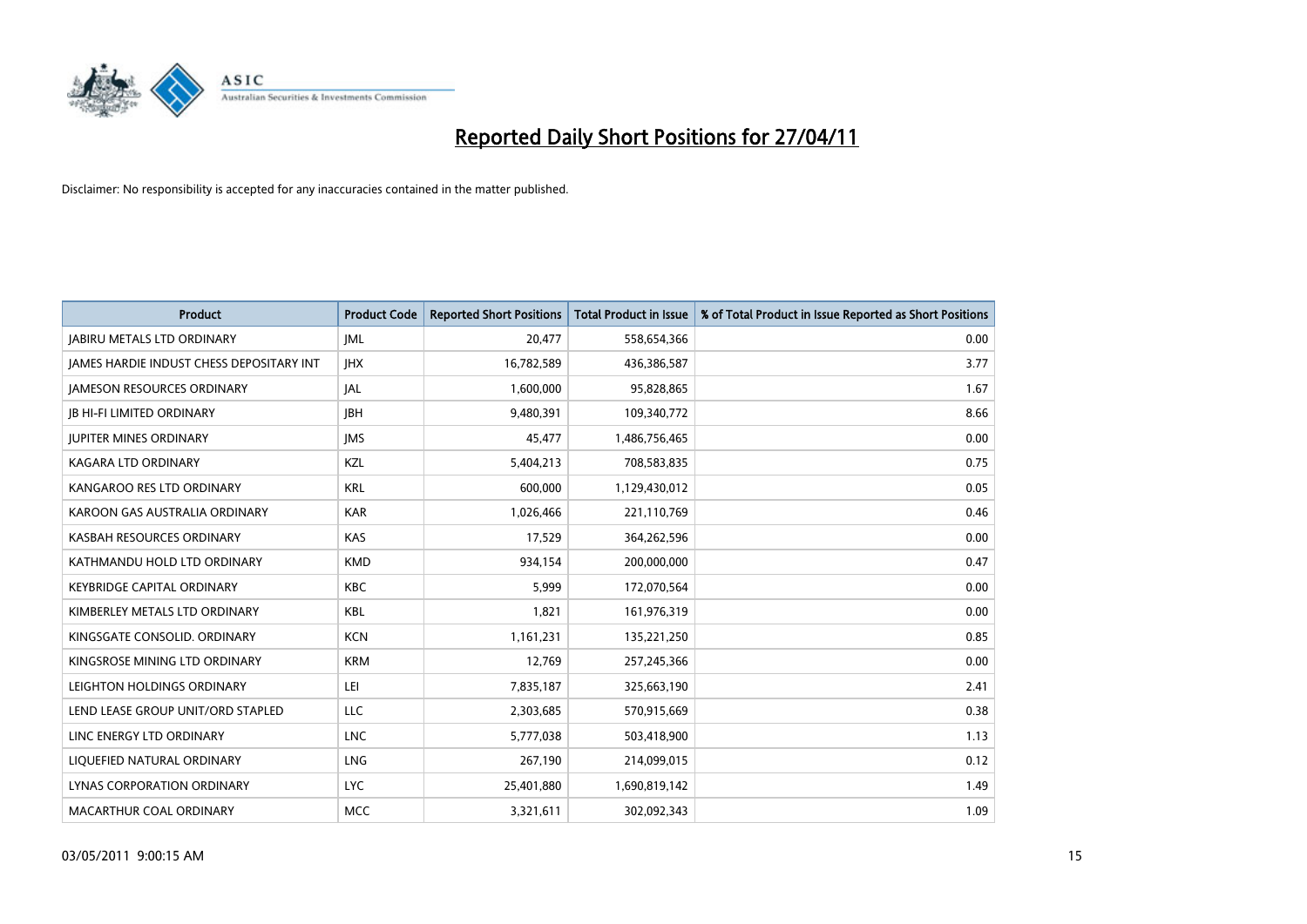

| <b>Product</b>                        | <b>Product Code</b> | <b>Reported Short Positions</b> | <b>Total Product in Issue</b> | % of Total Product in Issue Reported as Short Positions |
|---------------------------------------|---------------------|---------------------------------|-------------------------------|---------------------------------------------------------|
| <b>MACMAHON HOLDINGS ORDINARY</b>     | <b>MAH</b>          | 7,196,092                       | 733,711,705                   | 0.98                                                    |
| MACO ATLAS ROADS GRP ORDINARY STAPLED | <b>MQA</b>          | 5,200,289                       | 452,345,907                   | 1.15                                                    |
| MACQUARIE GROUP LTD ORDINARY          | MQG                 | 2,423,344                       | 346,814,961                   | 0.66                                                    |
| MAGMA METALS LTD. ORDINARY            | <b>MMW</b>          | 501,364                         | 223,351,923                   | 0.23                                                    |
| <b>MANTRA RESOURCES ORDINARY</b>      | <b>MRU</b>          | 164,267                         | 135,326,194                   | 0.11                                                    |
| MAP GROUP STAPLED US PROHIBIT.        | <b>MAP</b>          | 3,646,435                       | 1,861,210,782                 | 0.19                                                    |
| MARYBOROUGH SUGAR ORDINARY            | <b>MSF</b>          | 27,995                          | 69,165,378                    | 0.04                                                    |
| MATRIX C & E LTD ORDINARY             | <b>MCE</b>          | 5,980                           | 76,514,098                    | 0.00                                                    |
| MCMILLAN SHAKESPEARE ORDINARY         | <b>MMS</b>          | 52,163                          | 68,067,560                    | 0.07                                                    |
| <b>MCPHERSON'S LTD ORDINARY</b>       | <b>MCP</b>          | 217,716                         | 72,401,758                    | 0.30                                                    |
| MEDUSA MINING LTD ORDINARY            | <b>MML</b>          | 1,532,512                       | 188,233,911                   | 0.81                                                    |
| MELBOURNE IT LIMITED ORDINARY         | MLB                 | 180,616                         | 80,043,955                    | 0.23                                                    |
| MEO AUSTRALIA LTD ORDINARY            | <b>MEO</b>          | 5,500,535                       | 539,913,260                   | 1.01                                                    |
| <b>MERMAID MARINE ORDINARY</b>        | <b>MRM</b>          | 1,014,810                       | 215,066,086                   | 0.46                                                    |
| MESOBLAST LIMITED ORDINARY            | <b>MSB</b>          | 2,416,896                       | 279,733,562                   | 0.86                                                    |
| METALS X LIMITED ORDINARY             | <b>MLX</b>          | 4,036,106                       | 1,365,661,782                 | 0.30                                                    |
| METCASH LIMITED ORDINARY              | <b>MTS</b>          | 17,475,796                      | 768,815,314                   | 2.26                                                    |
| METGASCO LIMITED ORDINARY             | <b>MEL</b>          | 235,435                         | 252,460,972                   | 0.09                                                    |
| METMINCO LIMITED ORDINARY             | <b>MNC</b>          | 61,983                          | 1,231,269,510                 | 0.00                                                    |
| MHM METALS LIMITED ORDINARY           | <b>MHM</b>          | 58,617                          | 101,396,410                   | 0.06                                                    |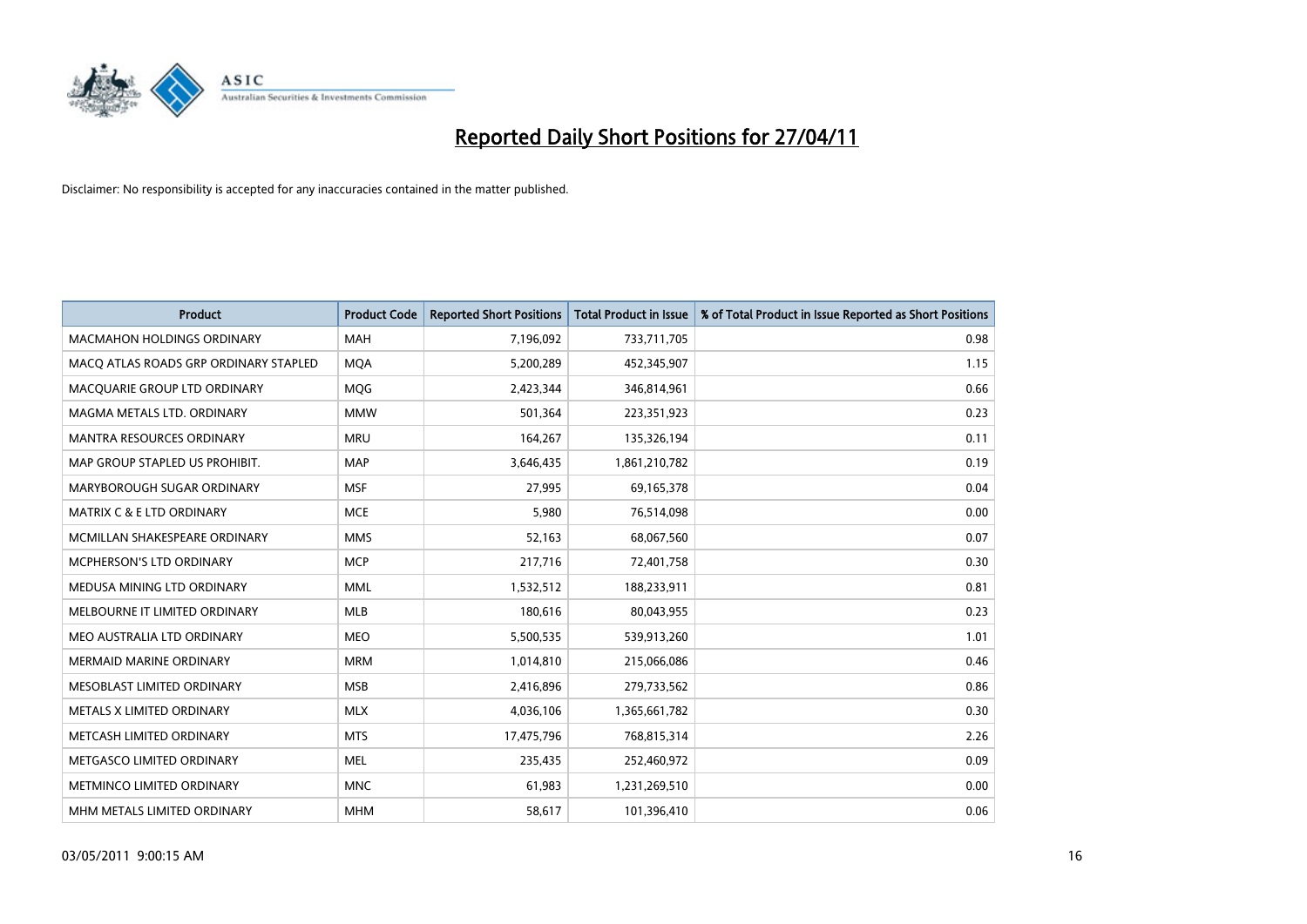

| <b>Product</b>                     | <b>Product Code</b> | <b>Reported Short Positions</b> | Total Product in Issue | % of Total Product in Issue Reported as Short Positions |
|------------------------------------|---------------------|---------------------------------|------------------------|---------------------------------------------------------|
| MICLYN EXP OFFSHR ORDINARY         | <b>MIO</b>          | 294,066                         | 274,618,684            | 0.10                                                    |
| MINARA RESOURCES ORDINARY          | <b>MRE</b>          | 8,396,368                       | 1,169,424,487          | 0.71                                                    |
| MINCOR RESOURCES NL ORDINARY       | <b>MCR</b>          | 934,026                         | 200,608,804            | 0.44                                                    |
| MINEMAKERS LIMITED ORDINARY        | <b>MAK</b>          | 71,627                          | 227,003,950            | 0.03                                                    |
| MINERAL DEPOSITS ORDINARY          | <b>MDL</b>          | 259,604                         | 60,768,582             | 0.42                                                    |
| MINERAL RESOURCES, ORDINARY        | <b>MIN</b>          | 583,928                         | 169,123,017            | 0.34                                                    |
| MIRABELA NICKEL LTD ORDINARY       | <b>MBN</b>          | 11,265,863                      | 491,561,237            | 2.29                                                    |
| MIRVAC GROUP STAPLED SECURITIES    | <b>MGR</b>          | 13,164,834                      | 3,416,924,188          | 0.37                                                    |
| MOLOPO ENERGY LTD ORDINARY         | <b>MPO</b>          | 1,529,797                       | 250,972,584            | 0.60                                                    |
| <b>MONADELPHOUS GROUP ORDINARY</b> | <b>MND</b>          | 519,013                         | 87,576,827             | 0.59                                                    |
| <b>MOUNT GIBSON IRON ORDINARY</b>  | <b>MGX</b>          | 5,779,310                       | 1,082,570,693          | 0.49                                                    |
| MULTIPLEX SITES SITES              | <b>MXUPA</b>        | 36                              | 4,500,000              | 0.00                                                    |
| MURCHISON METALS LTD ORDINARY      | <b>MMX</b>          | 12,162,053                      | 435,884,268            | 2.78                                                    |
| MYER HOLDINGS LTD ORDINARY         | <b>MYR</b>          | 11,616,126                      | 582,847,884            | 1.99                                                    |
| <b>MYSTATE LIMITED ORDINARY</b>    | <b>MYS</b>          | 1,400                           | 67,439,158             | 0.00                                                    |
| NATIONAL AUST. BANK ORDINARY       | <b>NAB</b>          | 12,407,174                      | 2,169,658,383          | 0.57                                                    |
| NATURAL FUEL LIMITED ORDINARY      | <b>NFL</b>          |                                 | 721,912                | 0.00                                                    |
| NAVIGATOR RESOURCES ORDINARY       | <b>NAV</b>          | 30,000                          | 465,783,127            | 0.01                                                    |
| NAVITAS LIMITED ORDINARY           | <b>NVT</b>          | 2,682,627                       | 369,358,564            | 0.74                                                    |
| NEPTUNE MARINE ORDINARY            | <b>NMS</b>          | 700.073                         | 1,739,066,409          | 0.04                                                    |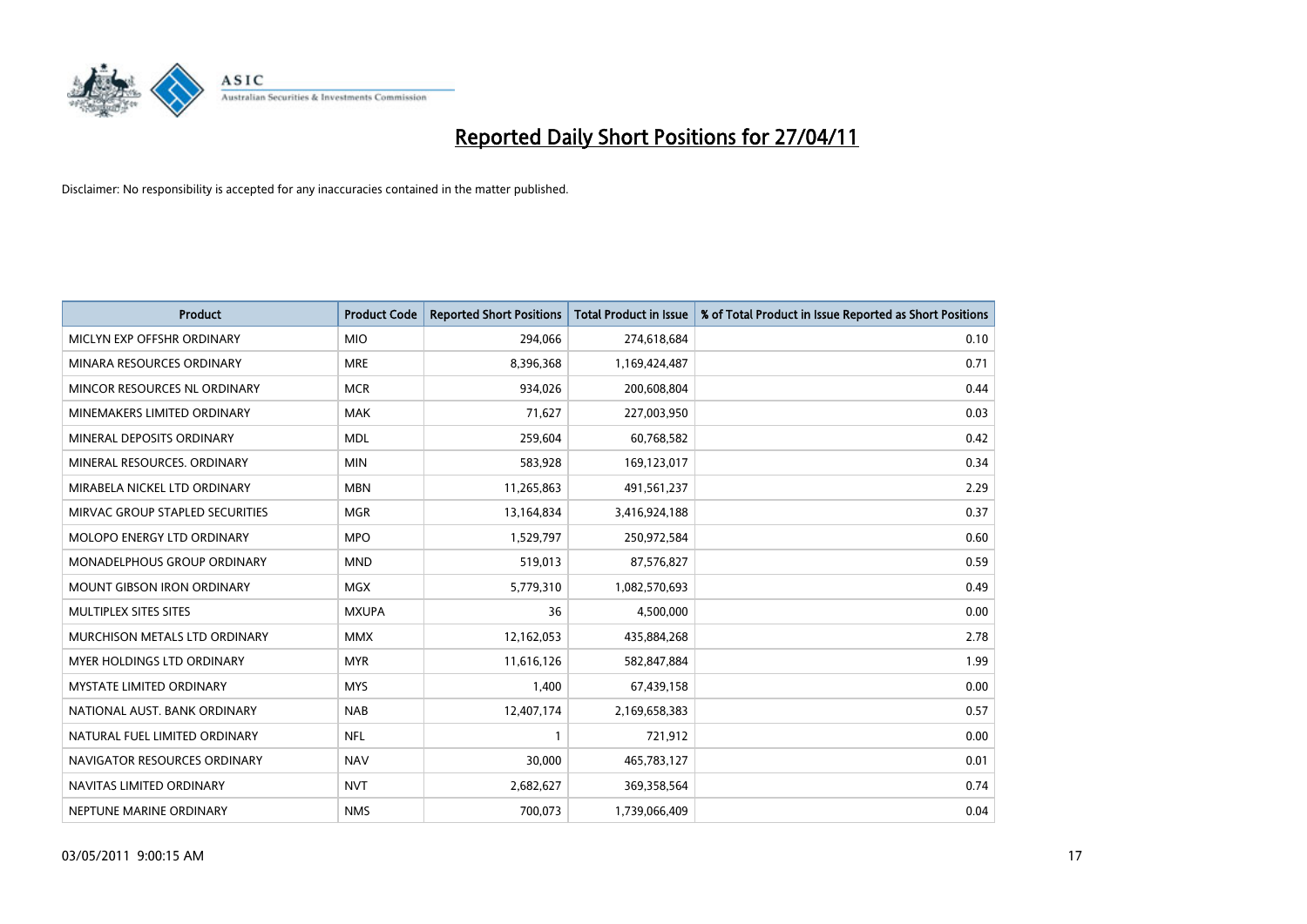

| <b>Product</b>                        | <b>Product Code</b> | <b>Reported Short Positions</b> | <b>Total Product in Issue</b> | % of Total Product in Issue Reported as Short Positions |
|---------------------------------------|---------------------|---------------------------------|-------------------------------|---------------------------------------------------------|
| NEW HOPE CORPORATION ORDINARY         | <b>NHC</b>          | 642,090                         | 830,230,549                   | 0.08                                                    |
| NEWCREST MINING ORDINARY              | <b>NCM</b>          | 4,717,833                       | 765,407,334                   | 0.57                                                    |
| NEWS CORP A NON-VOTING CDI            | <b>NWSLV</b>        | 705,916                         | 1,829,730,797                 | 0.03                                                    |
| NEWS CORP B VOTING CDI                | <b>NWS</b>          | 2,655,474                       | 798,520,953                   | 0.32                                                    |
| NEXBIS LIMITED ORDINARY               | <b>NBS</b>          | 63,733                          | 798,356,704                   | 0.01                                                    |
| NEXUS ENERGY LIMITED ORDINARY         | <b>NXS</b>          | 10,335,834                      | 1,162,462,245                 | 0.87                                                    |
| NIB HOLDINGS LIMITED ORDINARY         | <b>NHF</b>          | 304,064                         | 466,765,752                   | 0.06                                                    |
| NICK SCALI LIMITED ORDINARY           | <b>NCK</b>          | 39,246                          | 81,000,000                    | 0.04                                                    |
| NIDO PETROLEUM ORDINARY               | <b>NDO</b>          | 854,879                         | 1,373,822,119                 | 0.05                                                    |
| NKWE PLATINUM 10C US COMMON           | <b>NKP</b>          | 159,897                         | 559,651,184                   | 0.03                                                    |
| NOBLE MINERAL RES ORDINARY            | <b>NMG</b>          | 1,174,696                       | 382,478,108                   | 0.30                                                    |
| NORTHERN CREST ORDINARY               | <b>NOC</b>          | 24,345                          | 133,484,723                   | 0.02                                                    |
| NORTHERN IRON LTD ORDINARY            | <b>NFE</b>          | 1,256,291                       | 336,084,863                   | 0.37                                                    |
| NORTHERN MIN LTD ORDINARY             | <b>NTU</b>          | 97,075                          | 164,545,022                   | 0.06                                                    |
| NRW HOLDINGS LIMITED ORDINARY         | <b>NWH</b>          | 689,573                         | 276,770,445                   | 0.24                                                    |
| NSL CONSOLIDATED LTD ORDINARY         | <b>NSL</b>          | 101,269                         | 270,661,373                   | 0.03                                                    |
| NUFARM LIMITED ORDINARY               | <b>NUF</b>          | 6,260,121                       | 261,833,005                   | 2.37                                                    |
| OAKTON LIMITED ORDINARY               | <b>OKN</b>          | 701,124                         | 93,800,235                    | 0.75                                                    |
| OCEANAGOLD CORP. CHESS DEPOSITARY INT | <b>OGC</b>          | 1,042,650                       | 262,180,388                   | 0.40                                                    |
| OCEANIA CAPITAL LTD ORDINARY          | <b>OCP</b>          | 2,500                           | 91,921,295                    | 0.00                                                    |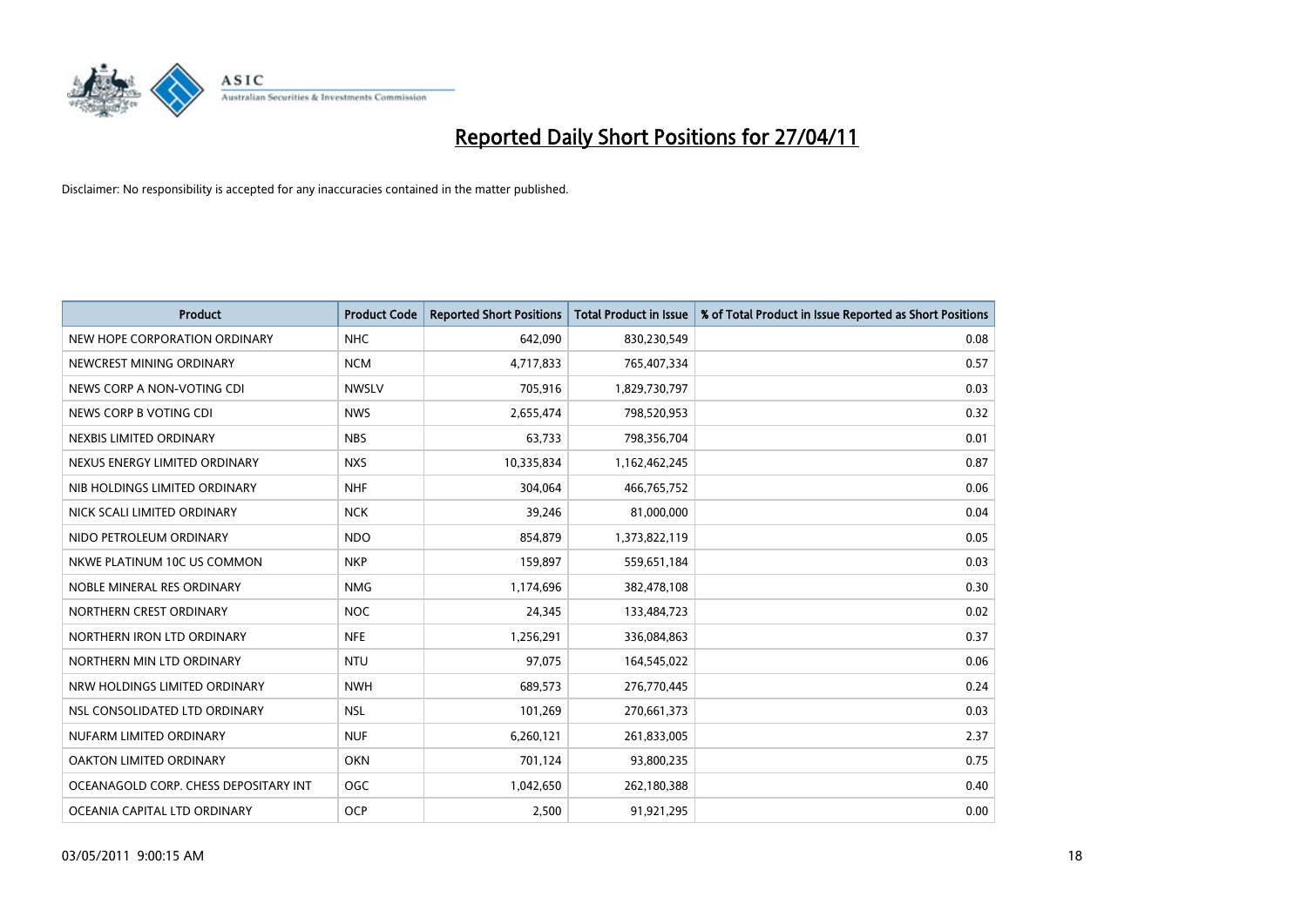

| <b>Product</b>                | <b>Product Code</b> | <b>Reported Short Positions</b> | <b>Total Product in Issue</b> | % of Total Product in Issue Reported as Short Positions |
|-------------------------------|---------------------|---------------------------------|-------------------------------|---------------------------------------------------------|
| OIL SEARCH LTD ORDINARY       | <b>OSH</b>          | 10,798,896                      | 1,316,672,727                 | 0.80                                                    |
| OILEX LTD ORDINARY            | <b>OEX</b>          | 48,094                          | 253,274,885                   | 0.02                                                    |
| OM HOLDINGS LIMITED ORDINARY  | <b>OMH</b>          | 6,476,726                       | 504,105,150                   | 1.27                                                    |
| ONESTEEL LIMITED ORDINARY     | OST                 | 14,331,882                      | 1,338,106,652                 | 1.05                                                    |
| ORICA LIMITED ORDINARY        | ORI                 | 3,019,830                       | 363,223,767                   | 0.81                                                    |
| ORIGIN ENERGY DEFERRED        | <b>ORGN</b>         | 9,572                           | 89,641,361                    | 0.01                                                    |
| ORIGIN ENERGY ORDINARY        | <b>ORG</b>          | 10,854,611                      | 974,152,829                   | 1.10                                                    |
| OROCOBRE LIMITED ORDINARY     | <b>ORE</b>          | 66,758                          | 102,813,894                   | 0.06                                                    |
| OROTONGROUP LIMITED ORDINARY  | ORL                 | 11,629                          | 40,880,902                    | 0.03                                                    |
| OTTO ENERGY LIMITED ORDINARY  | <b>OEL</b>          | 109,204                         | 1,134,540,071                 | 0.01                                                    |
| OZ MINERALS ORDINARY          | OZL                 | 18,662,707                      | 3,238,546,504                 | 0.56                                                    |
| PACIFIC BRANDS ORDINARY       | <b>PBG</b>          | 8,383,933                       | 931,386,248                   | 0.91                                                    |
| PALADIN ENERGY LTD ORDINARY   | <b>PDN</b>          | 15,901,330                      | 777,698,217                   | 2.03                                                    |
| PAN ASIA CORP LTD ORDINARY    | <b>PZC</b>          | 15,000                          | 72,829,143                    | 0.02                                                    |
| PANAUST LIMITED ORDINARY      | <b>PNA</b>          | 17,791,325                      | 2,965,008,426                 | 0.57                                                    |
| PANORAMIC RESOURCES ORDINARY  | PAN                 | 1,317,855                       | 207,050,710                   | 0.64                                                    |
| PAPERLINX LIMITED ORDINARY    | <b>PPX</b>          | 19,513,370                      | 603,580,761                   | 3.23                                                    |
| PATTIES FOODS LTD ORDINARY    | PFL                 |                                 | 138,908,853                   | 0.00                                                    |
| PEET LIMITED ORDINARY         | <b>PPC</b>          | 94,278                          | 302,965,804                   | 0.02                                                    |
| PENINSULA ENERGY LTD ORDINARY | <b>PEN</b>          | 5,000                           | 2,086,495,200                 | 0.00                                                    |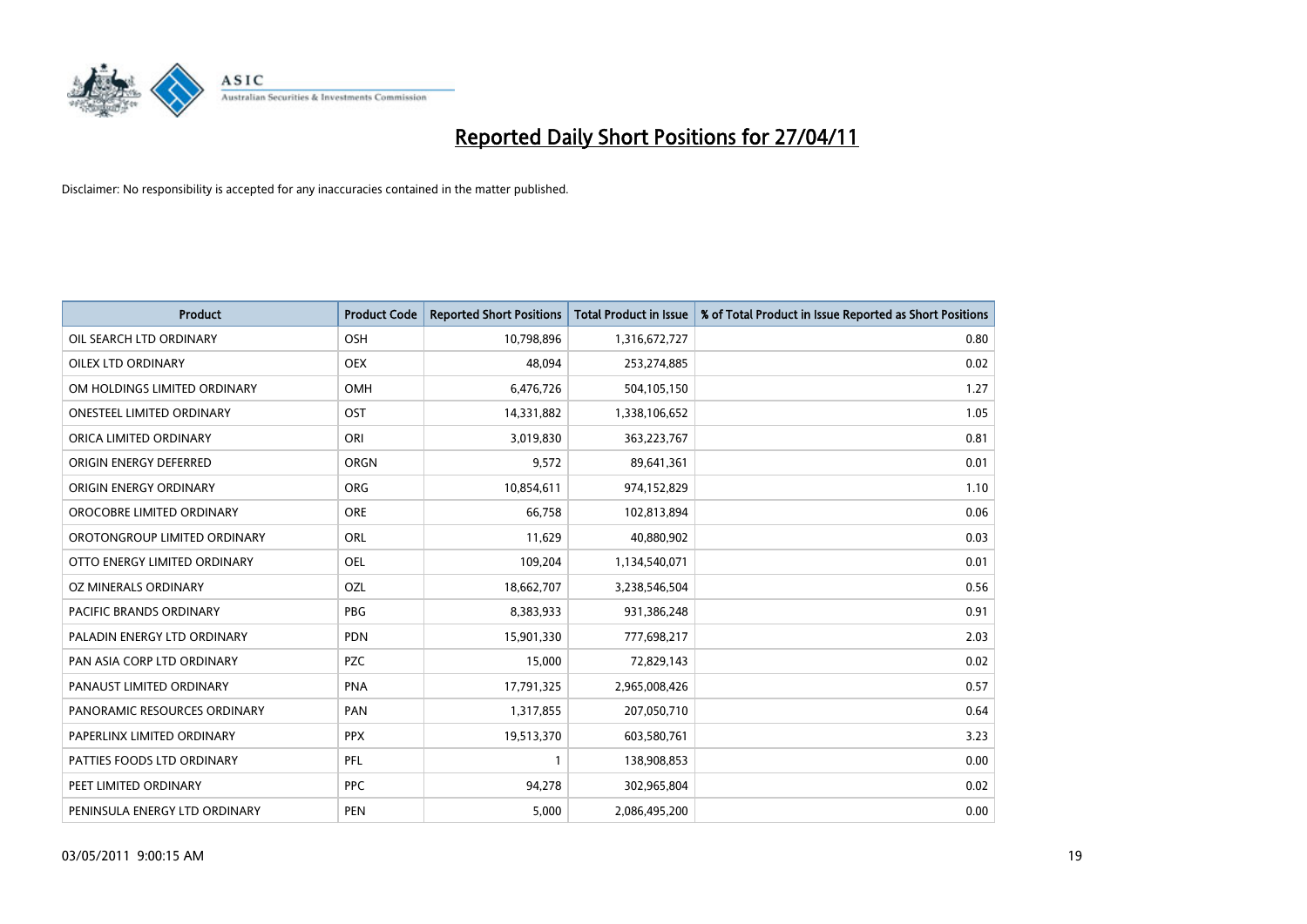

| <b>Product</b>                       | <b>Product Code</b> | <b>Reported Short Positions</b> | <b>Total Product in Issue</b> | % of Total Product in Issue Reported as Short Positions |
|--------------------------------------|---------------------|---------------------------------|-------------------------------|---------------------------------------------------------|
| PERILYA LIMITED ORDINARY             | PEM                 | 277,338                         | 526,075,563                   | 0.05                                                    |
| PERPETUAL LIMITED ORDINARY           | PPT                 | 2,338,806                       | 44,669,352                    | 5.24                                                    |
| PERSEUS MINING LTD ORDINARY          | PRU                 | 4,048,544                       | 424,017,088                   | 0.93                                                    |
| PETSEC ENERGY ORDINARY               | <b>PSA</b>          | 223,332                         | 231,283,622                   | 0.10                                                    |
| PHARMAXIS LTD ORDINARY               | <b>PXS</b>          | 937,089                         | 228,127,809                   | 0.40                                                    |
| PHOTON GROUP LTD ORDINARY            | PGA                 | 250,510                         | 1,540,886,866                 | 0.02                                                    |
| PLATINUM ASSET ORDINARY              | <b>PTM</b>          | 6,871,511                       | 561,347,878                   | 1.22                                                    |
| PLATINUM AUSTRALIA ORDINARY          | PLA                 | 5,579,897                       | 392,430,039                   | 1.43                                                    |
| PLATINUM CAPITAL LTD ORDINARY        | <b>PMC</b>          |                                 | 164,959,410                   | 0.00                                                    |
| PMP LIMITED ORDINARY                 | <b>PMP</b>          | 47,145                          | 335,338,483                   | 0.01                                                    |
| PORT BOUVARD LIMITED ORDINARY        | PBD                 | 6,754                           | 593,868,295                   | 0.00                                                    |
| PRANA BIOTECHNOLOGY ORDINARY         | PBT                 | 138,000                         | 269,292,203                   | 0.05                                                    |
| PREMIER INVESTMENTS ORDINARY         | <b>PMV</b>          | 287,036                         | 155,062,831                   | 0.17                                                    |
| PRIMA BIOMED LTD ORDINARY            | <b>PRR</b>          | 198,911                         | 802,337,032                   | 0.02                                                    |
| PRIMARY HEALTH CARE ORDINARY         | <b>PRY</b>          | 8,692,072                       | 497,349,803                   | 1.76                                                    |
| PRIME INFR GROUP. STAPLED SECURITIES | PIH                 | 308,735                         | 351,776,795                   | 0.09                                                    |
| PRIME MEDIA GRP LTD ORDINARY         | <b>PRT</b>          | 14,825                          | 366,330,303                   | 0.00                                                    |
| PROGEN PHARMACEUTIC ORDINARY         | PGL                 | 151,596                         | 24,709,097                    | 0.61                                                    |
| PROGRAMMED ORDINARY                  | <b>PRG</b>          | 394,609                         | 118,169,908                   | 0.33                                                    |
| PSIVIDA CORP CDI 1:1                 | <b>PVA</b>          | 6,878                           | 8,896,217                     | 0.08                                                    |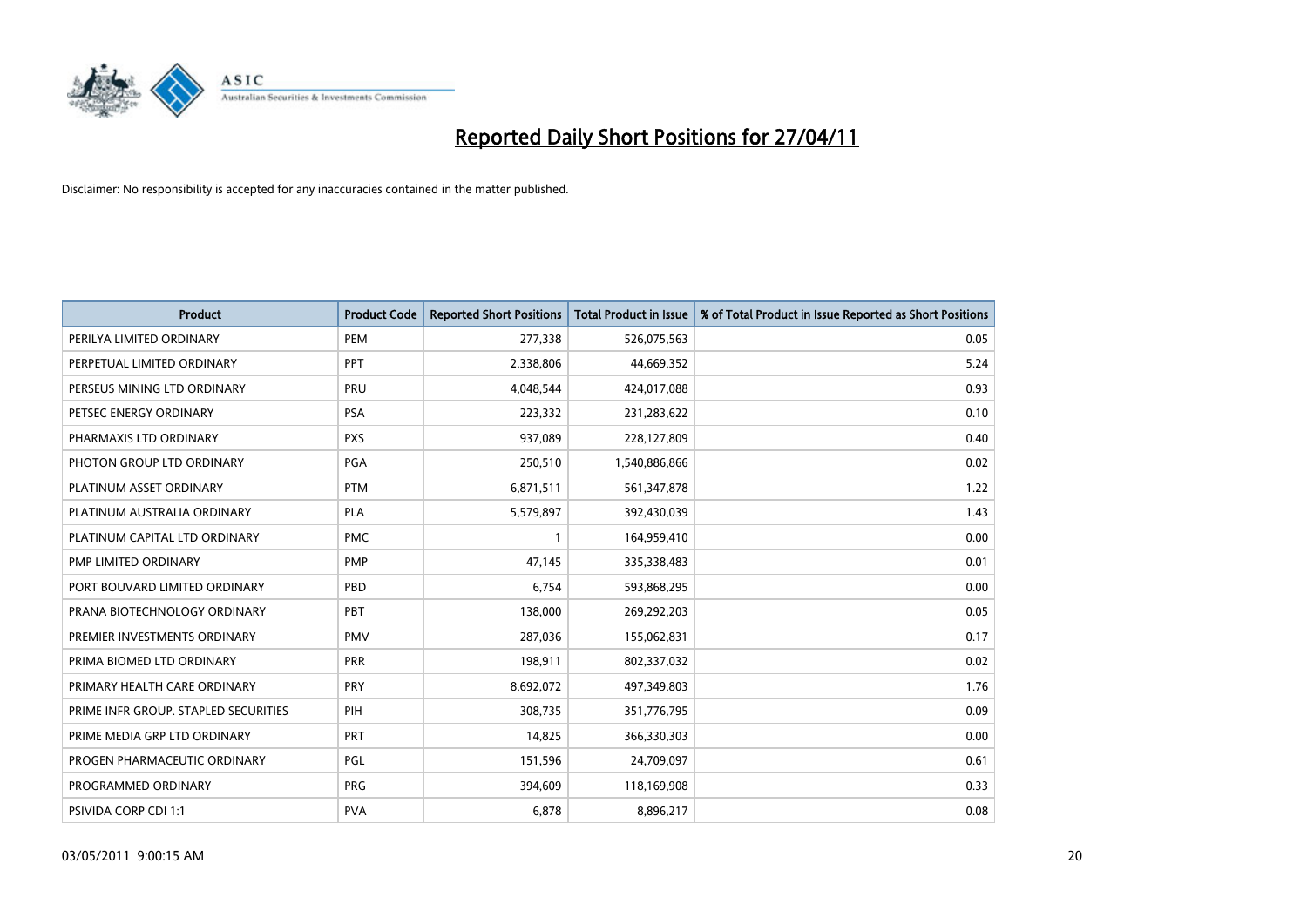

| <b>Product</b>                       | <b>Product Code</b> | <b>Reported Short Positions</b> | <b>Total Product in Issue</b> | % of Total Product in Issue Reported as Short Positions |
|--------------------------------------|---------------------|---------------------------------|-------------------------------|---------------------------------------------------------|
| <b>QANTAS AIRWAYS ORDINARY</b>       | QAN                 | 33,822,214                      | 2,265,123,620                 | 1.49                                                    |
| <b>OBE INSURANCE GROUP ORDINARY</b>  | OBE                 | 20,854,564                      | 1,073,894,369                 | 1.90                                                    |
| OR NATIONAL LIMITED ORDINARY         | <b>ORN</b>          | 20,746,194                      | 2,440,000,000                 | 0.84                                                    |
| <b>QUBE LOGISTICS ORDINARY UNITS</b> | <b>QUB</b>          | 18,384,721                      | 610,839,329                   | 3.01                                                    |
| RAMELIUS RESOURCES ORDINARY          | <b>RMS</b>          | 54,127                          | 291,658,795                   | 0.01                                                    |
| RAMSAY HEALTH CARE ORDINARY          | <b>RHC</b>          | 1,581,777                       | 202,081,252                   | 0.79                                                    |
| <b>RANGE RESOURCES LTD ORDINARY</b>  | <b>RRS</b>          | 615,728                         | 1,447,850,695                 | 0.04                                                    |
| <b>RCR TOMLINSON ORDINARY</b>        | <b>RCR</b>          | 68,067                          | 131,897,672                   | 0.05                                                    |
| <b>REA GROUP ORDINARY</b>            | <b>REA</b>          | 32,184                          | 130,401,680                   | 0.01                                                    |
| <b>RECKON LIMITED ORDINARY</b>       | <b>RKN</b>          | 99,942                          | 133,384,060                   | 0.07                                                    |
| RED 5 LIMITED ORDINARY               | <b>RED</b>          | 6,638                           | 1,283,597,526                 | 0.00                                                    |
| <b>RED FORK ENERGY ORDINARY</b>      | <b>RFE</b>          | 250,348                         | 160,035,000                   | 0.15                                                    |
| REDFLEX HOLDINGS ORDINARY            | <b>RDF</b>          | 4                               | 110,345,599                   | 0.00                                                    |
| REED RESOURCES LTD ORDINARY          | <b>RDR</b>          | 268,204                         | 262,237,201                   | 0.10                                                    |
| <b>REGIS RESOURCES ORDINARY</b>      | <b>RRL</b>          | 2,915,642                       | 431,181,415                   | 0.66                                                    |
| RESMED INC CDI 10:1                  | <b>RMD</b>          | 12,173,540                      | 1,534,676,730                 | 0.78                                                    |
| <b>RESOLUTE MINING ORDINARY</b>      | <b>RSG</b>          | 3,998,598                       | 467,464,116                   | 0.86                                                    |
| RESOURCE AND INVEST. ORDINARY        | <b>RNI</b>          | 4,500                           | 124,579,308                   | 0.00                                                    |
| RESOURCE GENERATION ORDINARY         | <b>RES</b>          | 252,247                         | 244,400,530                   | 0.10                                                    |
| RETAIL FOOD GROUP ORDINARY           | <b>RFG</b>          | 1,955                           | 107,788,918                   | 0.00                                                    |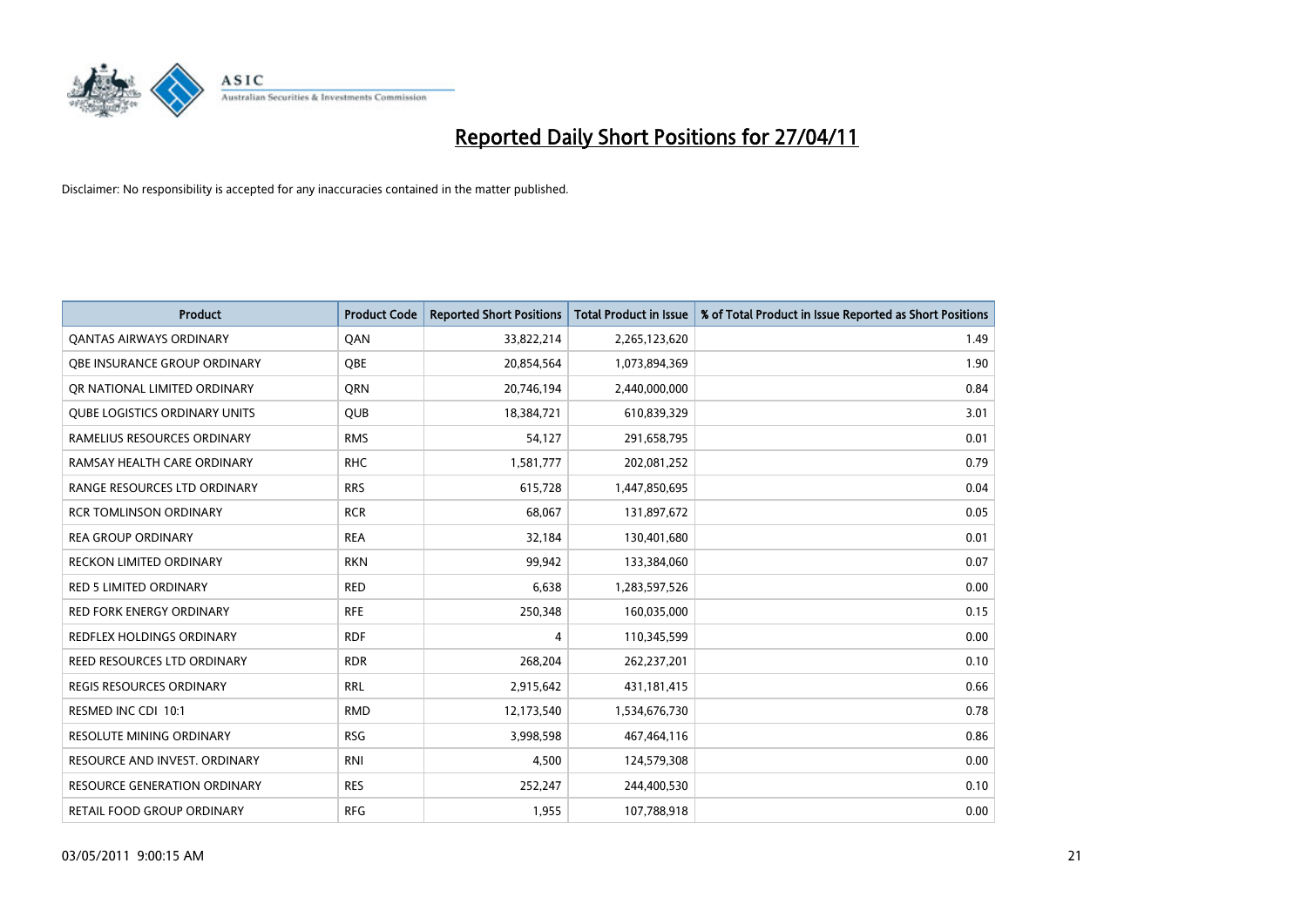

| <b>Product</b>                     | <b>Product Code</b> | <b>Reported Short Positions</b> | <b>Total Product in Issue</b> | % of Total Product in Issue Reported as Short Positions |
|------------------------------------|---------------------|---------------------------------|-------------------------------|---------------------------------------------------------|
| REVERSE CORP LIMITED ORDINARY      | <b>REF</b>          | 25,141                          | 92,382,175                    | 0.03                                                    |
| REX MINERALS LIMITED ORDINARY      | <b>RXM</b>          | 191,280                         | 151,438,879                   | 0.13                                                    |
| RHG LIMITED ORDINARY               | <b>RHG</b>          | 87,474                          | 318,745,978                   | 0.02                                                    |
| <b>RIDLEY CORPORATION ORDINARY</b> | <b>RIC</b>          | 993,199                         | 307,817,071                   | 0.32                                                    |
| RIO TINTO LIMITED ORDINARY         | <b>RIO</b>          | 15,531,466                      | 435,758,720                   | 3.56                                                    |
| <b>RIVERCITY MOTORWAY STAPLED</b>  | <b>RCY</b>          | 132,000                         | 957,010,115                   | 0.01                                                    |
| RIVERSDALE MINING ORDINARY         | <b>RIV</b>          | 93,524                          | 244,431,186                   | 0.03                                                    |
| ROBUST RESOURCES ORDINARY          | <b>ROL</b>          | 1,121,255                       | 84,944,097                    | 1.32                                                    |
| ROC OIL COMPANY ORDINARY           | <b>ROC</b>          | 6,181,923                       | 713,154,560                   | 0.86                                                    |
| <b>RP DATA LTD ORDINARY</b>        | <b>RPX</b>          | 364,043                         | 149,246,421                   | 0.24                                                    |
| SAI GLOBAL LIMITED ORDINARY        | SAI                 | 214,603                         | 199,552,155                   | 0.10                                                    |
| SALMAT LIMITED ORDINARY            | <b>SLM</b>          | 145,465                         | 159,767,799                   | 0.09                                                    |
| SAMSON OIL & GAS LTD ORDINARY      | <b>SSN</b>          | 3,485,850                       | 1,726,088,509                 | 0.20                                                    |
| SANDFIRE RESOURCES ORDINARY        | <b>SFR</b>          | 718,304                         | 148,309,969                   | 0.47                                                    |
| SANTOS LTD ORDINARY                | <b>STO</b>          | 7,835,146                       | 877,955,664                   | 0.87                                                    |
| SARACEN MINERAL ORDINARY           | <b>SAR</b>          | 661,169                         | 492,151,415                   | 0.12                                                    |
| SEDGMAN LIMITED ORDINARY           | <b>SDM</b>          | 429,247                         | 209,752,689                   | 0.20                                                    |
| SEEK LIMITED ORDINARY              | <b>SEK</b>          | 7,735,147                       | 336,584,488                   | 2.30                                                    |
| SENETAS CORPORATION ORDINARY       | <b>SEN</b>          | 756,999                         | 463,105,195                   | 0.16                                                    |
| SERVCORP LIMITED ORDINARY          | SRV                 | 74,918                          | 98,440,807                    | 0.07                                                    |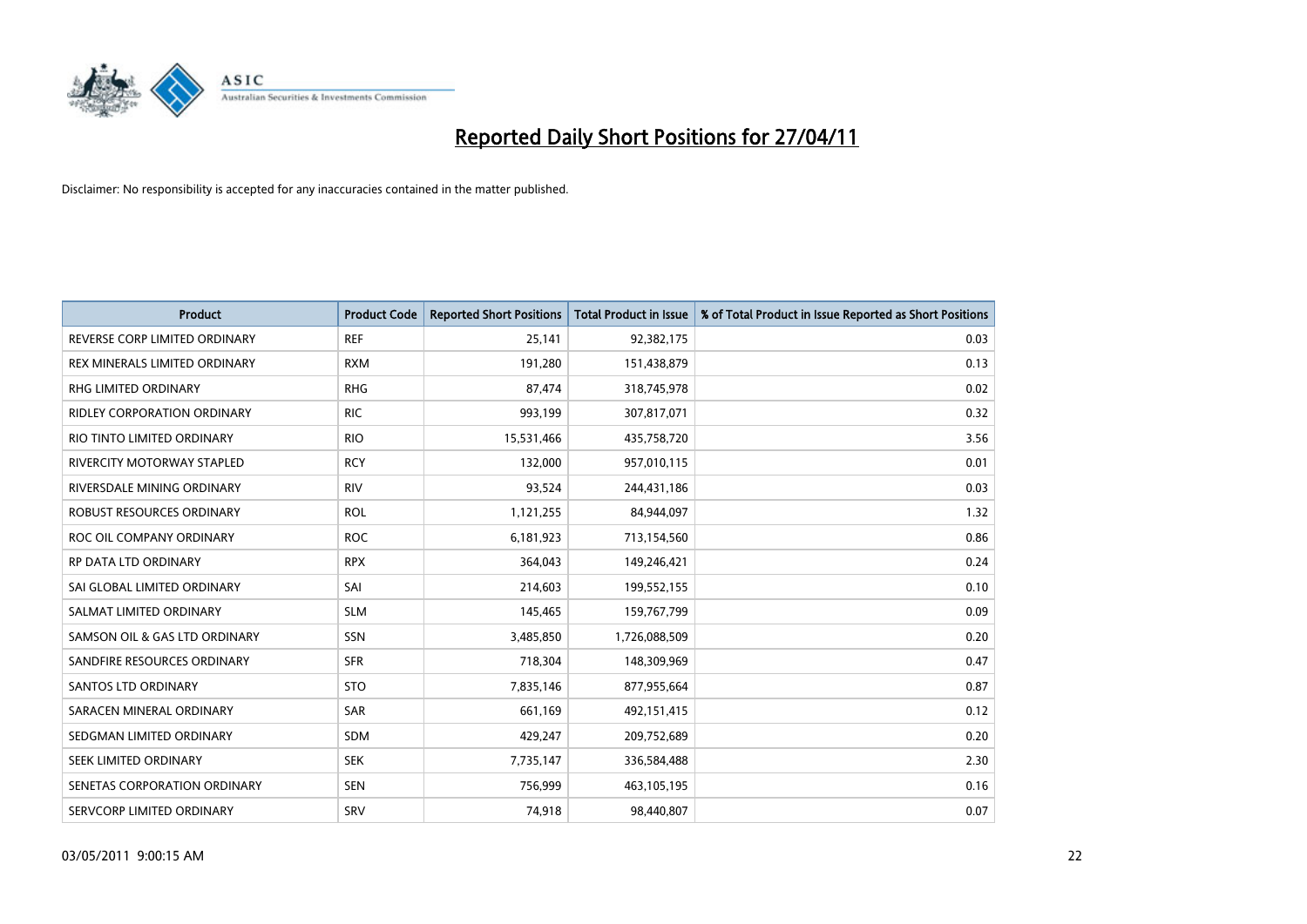

| <b>Product</b>                           | <b>Product Code</b> | <b>Reported Short Positions</b> | <b>Total Product in Issue</b> | % of Total Product in Issue Reported as Short Positions |
|------------------------------------------|---------------------|---------------------------------|-------------------------------|---------------------------------------------------------|
| SERVICE STREAM ORDINARY                  | <b>SSM</b>          | 344,663                         | 283,418,867                   | 0.12                                                    |
| SEVEN GROUP HOLDINGS ORDINARY            | <b>SVW</b>          | 978.008                         | 305,410,281                   | 0.30                                                    |
| SIGMA PHARMACEUTICAL ORDINARY            | SIP                 | 19,489,312                      | 1,178,626,572                 | 1.65                                                    |
| SILEX SYSTEMS ORDINARY                   | <b>SLX</b>          | 360,402                         | 170,128,997                   | 0.20                                                    |
| SILVER LAKE RESOURCE ORDINARY            | <b>SLR</b>          | 105,760                         | 178,882,838                   | 0.05                                                    |
| SIMS METAL MGMT LTD ORDINARY             | SGM                 | 3,571,376                       | 205,393,914                   | 1.71                                                    |
| SINGAPORE TELECOMM. CHESS DEPOSITARY INT | SGT                 | 5,095,075                       | 276,569,442                   | 1.83                                                    |
| SKILLED GROUP LTD ORDINARY               | <b>SKE</b>          | 101,332                         | 232,963,526                   | 0.04                                                    |
| SKY CITY ENTERTAIN. ORDINARY             | <b>SKC</b>          | 114,200                         | 576,958,340                   | 0.02                                                    |
| <b>SLATER &amp; GORDON ORDINARY</b>      | SGH                 | 5,792                           | 149,320,168                   | 0.00                                                    |
| SMS MANAGEMENT, ORDINARY                 | <b>SMX</b>          | 64,120                          | 67,661,358                    | 0.09                                                    |
| SONIC HEALTHCARE ORDINARY                | <b>SHL</b>          | 6,758,062                       | 388,429,875                   | 1.71                                                    |
| SOUL PATTINSON (W.H) ORDINARY            | SOL                 | 31.662                          | 238,640,580                   | 0.01                                                    |
| SOUTH BOULDER MINES ORDINARY             | <b>STB</b>          | 8,312                           | 86,115,688                    | 0.01                                                    |
| SP AUSNET STAPLED SECURITIES             | SPN                 | 5,414,895                       | 2,795,115,439                 | 0.19                                                    |
| SPARK INFRASTRUCTURE STAPLED NOTE & UNIT | SKI                 | 17,384,461                      | 1,326,734,264                 | 1.31                                                    |
| SPDR 200 FUND ETF UNITS                  | <b>STW</b>          | 216                             | 50,839,159                    | 0.00                                                    |
| SPECIALTY FASHION ORDINARY               | <b>SFH</b>          | 1,874,587                       | 191,686,122                   | 0.97                                                    |
| SPHERE MINERALS LTD ORDINARY             | <b>SPH</b>          | 1,991                           | 171,348,151                   | 0.00                                                    |
| SPOTLESS GROUP LTD ORDINARY              | SPT                 | 2,309,529                       | 262,766,725                   | 0.87                                                    |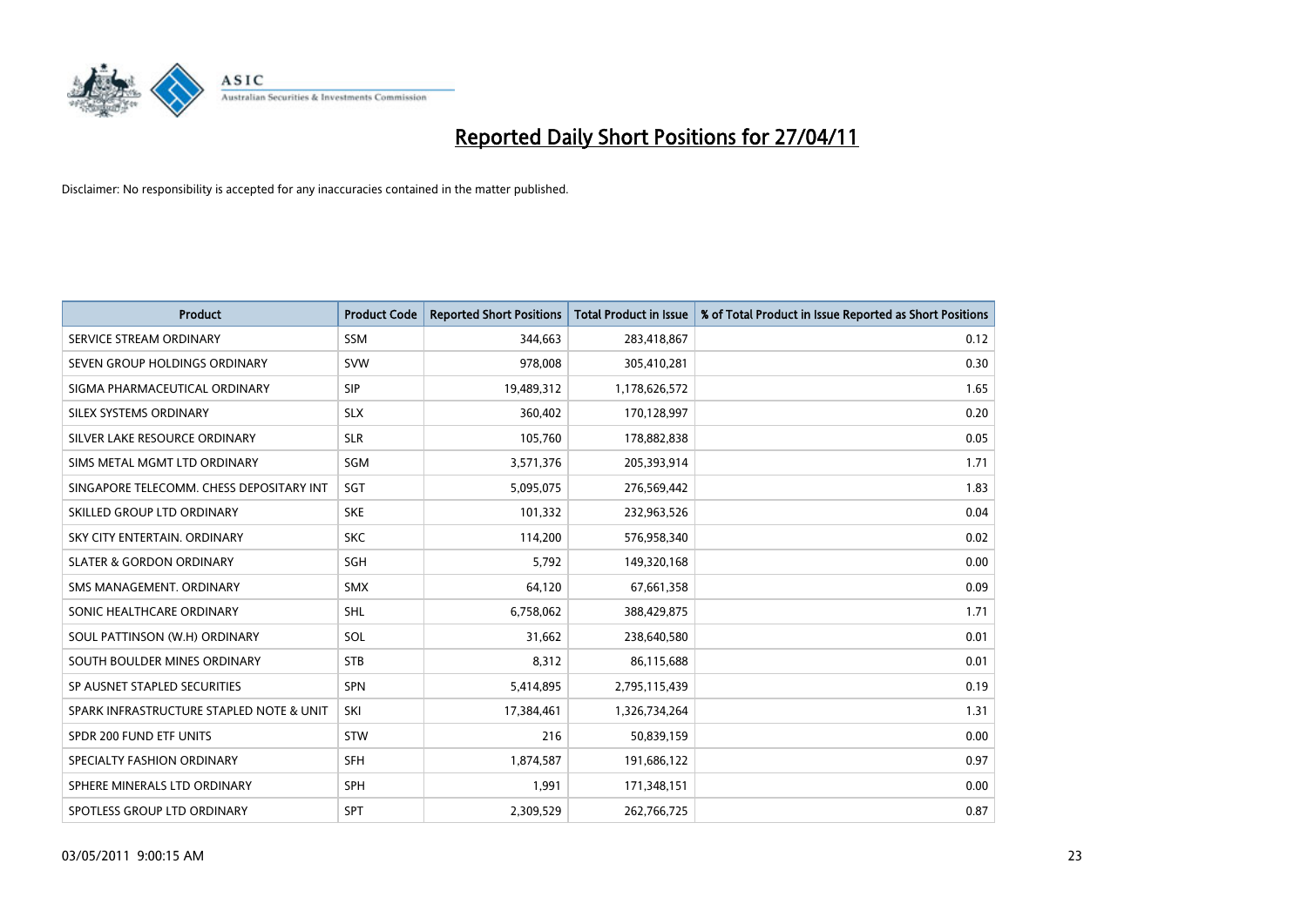

| <b>Product</b>                      | <b>Product Code</b> | <b>Reported Short Positions</b> | <b>Total Product in Issue</b> | % of Total Product in Issue Reported as Short Positions |
|-------------------------------------|---------------------|---------------------------------|-------------------------------|---------------------------------------------------------|
| ST BARBARA LIMITED ORDINARY         | <b>SBM</b>          | 3,711,744                       | 325,615,389                   | 1.14                                                    |
| STAGING CONNECTIONS ORDINARY        | <b>STG</b>          | 2,917,189                       | 78,317,726                    | 3.72                                                    |
| STANMORE COAL LTD ORDINARY          | <b>SMR</b>          | 73,240                          | 88,270,738                    | 0.08                                                    |
| STARPHARMA HOLDINGS ORDINARY        | SPL                 | 155,750                         | 247,402,721                   | 0.06                                                    |
| STH AMERICAN COR LTD ORDINARY       | SAY                 | 9,200                           | 245,846,493                   | 0.00                                                    |
| STH CRS ELECT ENGNR ORDINARY        | <b>SXE</b>          | 127,608                         | 124,178,939                   | 0.10                                                    |
| STHN CROSS MEDIA ORDINARY           | SXL                 | 2,687,468                       | 651,019,975                   | 0.41                                                    |
| STOCKLAND UNITS/ORD STAPLED         | SGP                 | 10,978,886                      | 2,383,036,717                 | 0.45                                                    |
| STRAITS RES LTD. ORDINARY           | <b>SRQ</b>          | 7,989,097                       | 324,355,749                   | 2.45                                                    |
| STW COMMUNICATIONS ORDINARY         | SGN                 | 226,331                         | 364,310,964                   | 0.05                                                    |
| SUNCORP GROUP LTD ORDINARY          | <b>SUN</b>          | 6,485,359                       | 1,286,600,980                 | 0.48                                                    |
| SUNDANCE ENERGY ORDINARY            | <b>SEA</b>          | 12,506                          | 276,709,585                   | 0.00                                                    |
| SUNDANCE RESOURCES ORDINARY         | <b>SDL</b>          | 17,406,636                      | 2,721,839,168                 | 0.65                                                    |
| SUNLAND GROUP LTD ORDINARY          | <b>SDG</b>          | 12,851                          | 224,881,794                   | 0.00                                                    |
| SUPER RET REP LTD ORDINARY          | <b>SUL</b>          | 191,731                         | 130,018,739                   | 0.16                                                    |
| SWICK MINING ORDINARY               | <b>SWK</b>          | 1,548                           | 236,724,970                   | 0.00                                                    |
| SYMEX HOLDINGS ORDINARY             | <b>SYM</b>          | 6,633                           | 142,481,091                   | 0.00                                                    |
| TABCORP HOLDINGS LTD ORDINARY       | <b>TAH</b>          | 2,916,716                       | 688,019,737                   | 0.40                                                    |
| <b>TALENT2 INTERNATION ORDINARY</b> | <b>TWO</b>          | 59,801                          | 142,434,450                   | 0.04                                                    |
| TALISMAN MINING ORDINARY            | <b>TLM</b>          | 3,079                           | 130,438,627                   | 0.00                                                    |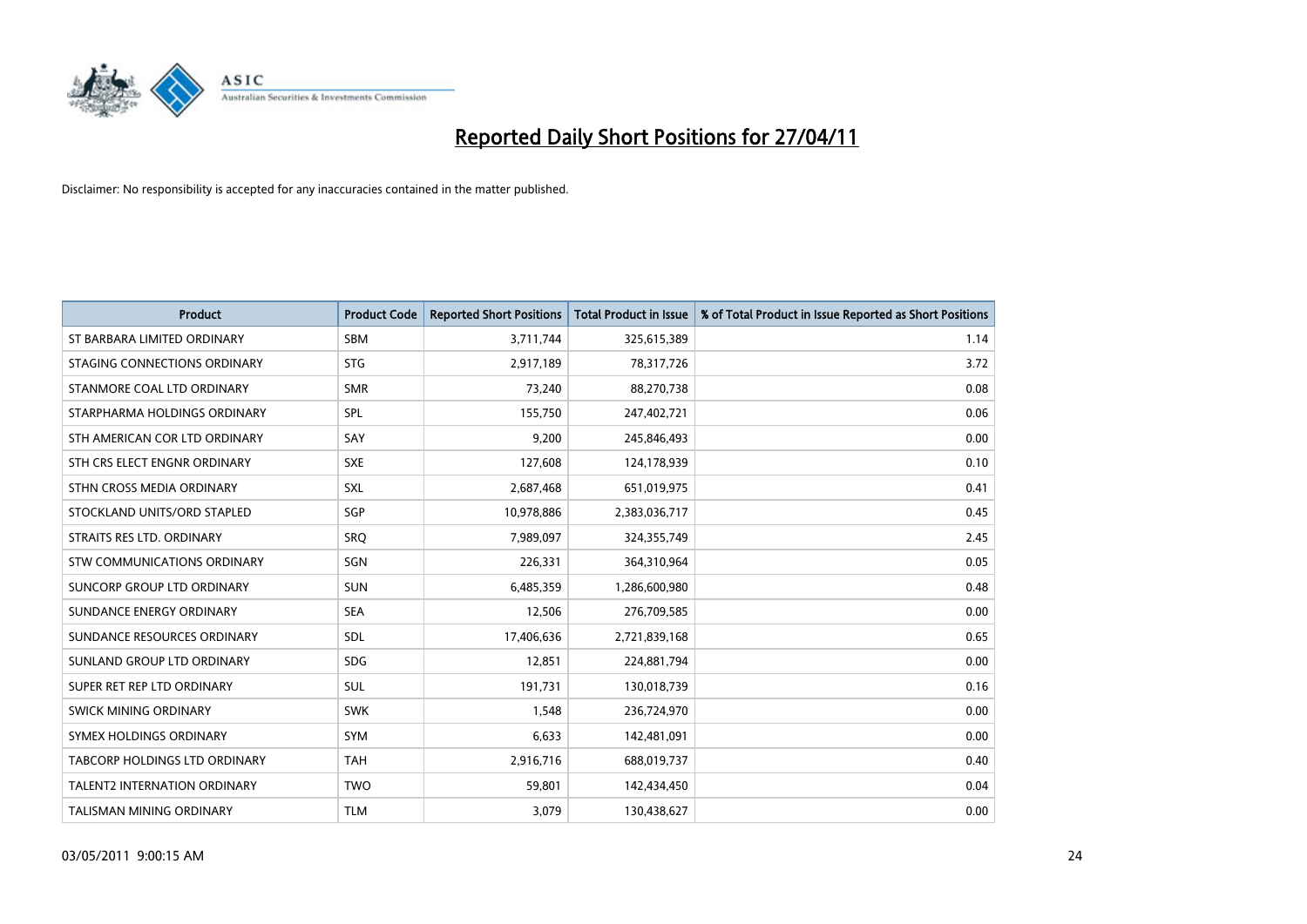

| <b>Product</b>                       | <b>Product Code</b> | <b>Reported Short Positions</b> | <b>Total Product in Issue</b> | % of Total Product in Issue Reported as Short Positions |
|--------------------------------------|---------------------|---------------------------------|-------------------------------|---------------------------------------------------------|
| TAP OIL LIMITED ORDINARY             | <b>TAP</b>          | 640,771                         | 240,967,311                   | 0.26                                                    |
| TASSAL GROUP LIMITED ORDINARY        | <b>TGR</b>          | 29,860                          | 146,304,404                   | 0.01                                                    |
| <b>TATTS GROUP LTD ORDINARY</b>      | <b>TTS</b>          | 15,119,543                      | 1,318,683,208                 | 1.14                                                    |
| TECHNOLOGY ONE ORDINARY              | <b>TNE</b>          | 14,881                          | 303,119,455                   | 0.00                                                    |
| TELECOM CORPORATION ORDINARY         | <b>TEL</b>          | 20,189,804                      | 1,924,652,813                 | 1.04                                                    |
| <b>TELSTRA CORPORATION, ORDINARY</b> | <b>TLS</b>          | 18,865,952                      | 12,443,074,357                | 0.15                                                    |
| TEN NETWORK HOLDINGS ORDINARY        | <b>TEN</b>          | 36,755,806                      | 1,045,236,720                 | 3.50                                                    |
| TERANGA GOLD CORP CDI 1:1            | <b>TGZ</b>          | 184,172                         | 150,228,220                   | 0.11                                                    |
| TFS CORPORATION LTD ORDINARY         | <b>TFC</b>          | 66,130                          | 275,789,494                   | 0.02                                                    |
| THE REJECT SHOP ORDINARY             | <b>TRS</b>          | 509,397                         | 26,033,570                    | 1.94                                                    |
| THOR MINING PLC CHESS DEPOSITARY     | <b>THR</b>          | 2,307                           | 222,489,120                   | 0.00                                                    |
| THORN GROUP LIMITED ORDINARY         | <b>TGA</b>          | 2,361                           | 129,858,924                   | 0.00                                                    |
| THUNDELARRA EXPLOR. ORDINARY         | <b>THX</b>          | 57,135                          | 153,578,927                   | 0.04                                                    |
| TIGER RESOURCES ORDINARY             | TGS                 | 291,584                         | 668,635,549                   | 0.04                                                    |
| TIMBERCORP LIMITED ORDINARY          | <b>TIM</b>          | 90,074                          | 352,071,429                   | 0.02                                                    |
| <b>TISHMAN SPEYER UNITS</b>          | <b>TSO</b>          | 69,279                          | 338,440,904                   | 0.02                                                    |
| TNG LIMITED ORDINARY                 | <b>TNG</b>          | 4,321                           | 284,803,062                   | 0.00                                                    |
| TOLL HOLDINGS LTD ORDINARY           | <b>TOL</b>          | 17,801,383                      | 710,128,531                   | 2.51                                                    |
| TORO ENERGY LIMITED ORDINARY         | <b>TOE</b>          | 35,404                          | 964,936,676                   | 0.00                                                    |
| TOWER AUSTRALIA ORDINARY             | <b>TAL</b>          | 772,628                         | 419,652,394                   | 0.18                                                    |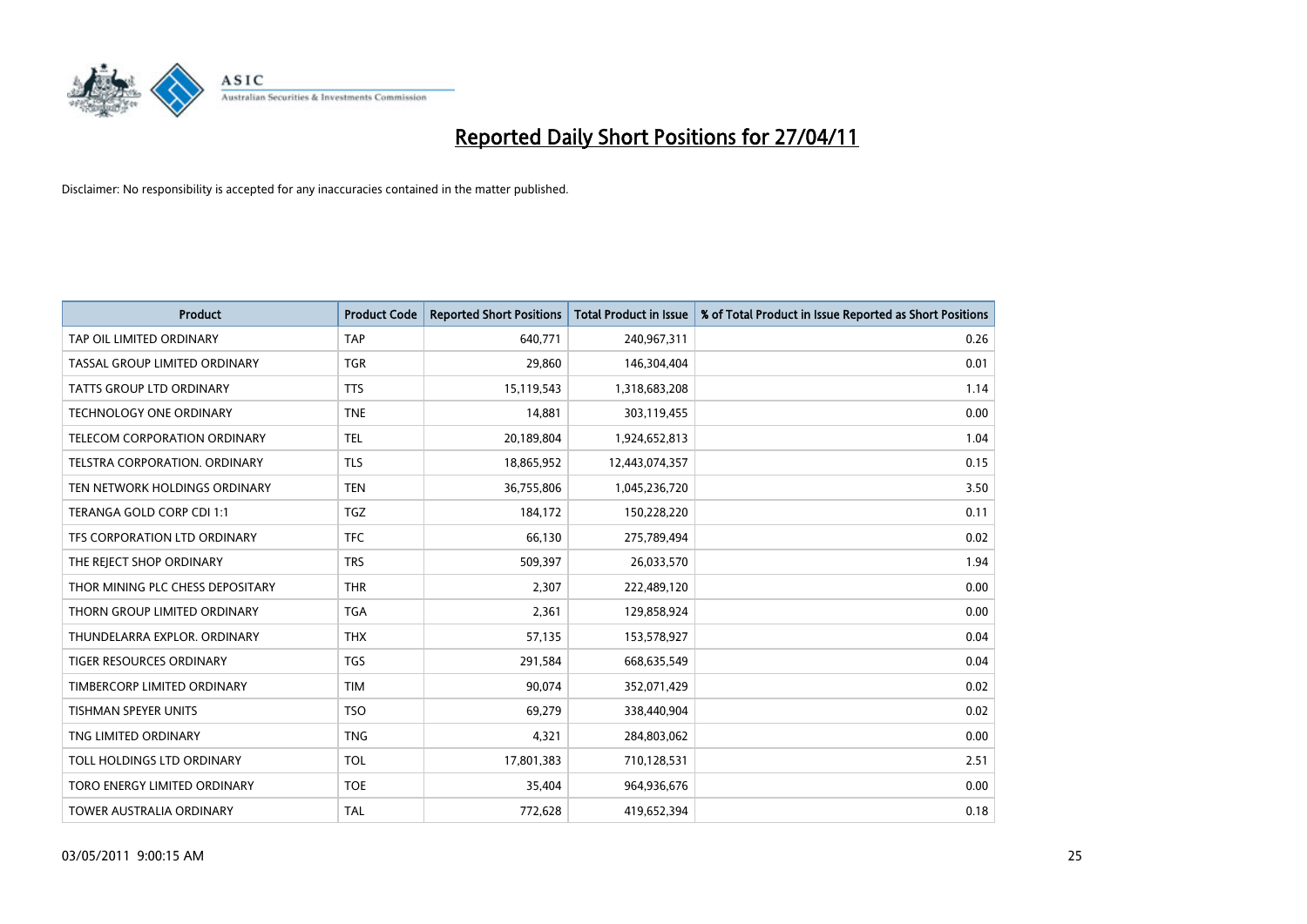

| <b>Product</b>                            | <b>Product Code</b> | <b>Reported Short Positions</b> | <b>Total Product in Issue</b> | % of Total Product in Issue Reported as Short Positions |
|-------------------------------------------|---------------------|---------------------------------|-------------------------------|---------------------------------------------------------|
| <b>TOWER LIMITED ORDINARY</b>             | <b>TWR</b>          | 690,119                         | 263,603,448                   | 0.26                                                    |
| TOX FREE SOLUTIONS ORDINARY               | <b>TOX</b>          | 40,940                          | 92,290,500                    | 0.04                                                    |
| TPG TELECOM LIMITED ORDINARY              | <b>TPM</b>          | 4,016,311                       | 775,522,421                   | 0.52                                                    |
| TRANSFIELD SERV INFR STAPLED SECURITIES   | <b>TSI</b>          | 16,276                          | 438,756,421                   | 0.00                                                    |
| <b>TRANSFIELD SERVICES ORDINARY</b>       | <b>TSE</b>          | 5,788,617                       | 549,715,957                   | 1.06                                                    |
| TRANSPACIFIC INDUST. ORDINARY             | <b>TPI</b>          | 15,062,842                      | 960,638,735                   | 1.57                                                    |
| TRANSURBAN GROUP TRIPLE STAPLED SEC.      | <b>TCL</b>          | 4,454,104                       | 1,443,543,731                 | 0.28                                                    |
| <b>TREASURY GROUP ORDINARY</b>            | <b>TRG</b>          | 1,000                           | 23,070,755                    | 0.00                                                    |
| TRINITY GROUP STAPLED SECURITIES          | <b>TCO</b>          | 3,419                           | 203,405,927                   | 0.00                                                    |
| TROY RESOURCES NL ORDINARY                | <b>TRY</b>          | 35,939                          | 87,968,823                    | 0.04                                                    |
| UGL LIMITED ORDINARY                      | <b>UGL</b>          | 5,180,179                       | 166,047,171                   | 3.11                                                    |
| UNILIFE CORPORATION CDI US PROHIBITED     | <b>UNS</b>          | 435,261                         | 273,245,765                   | 0.15                                                    |
| UXC LIMITED ORDINARY                      | <b>UXC</b>          | 45,584                          | 305,789,718                   | 0.01                                                    |
| VALAD PROPERTY GROUP STAPLED US PROHIBIT. | <b>VPG</b>          | 3,912,918                       | 115,108,116                   | 3.40                                                    |
| <b>VDM GROUP LIMITED ORDINARY</b>         | <b>VMG</b>          | 11,116                          | 193,127,749                   | 0.01                                                    |
| <b>VENTURE MINERALS ORDINARY</b>          | <b>VMS</b>          | 146,339                         | 220,943,592                   | 0.06                                                    |
| <b>VIRGIN BLUE HOLDINGS ORDINARY</b>      | <b>VBA</b>          | 37,092,818                      | 2,210,197,600                 | 1.67                                                    |
| VISION GROUP HLDGS ORDINARY               | <b>VGH</b>          | 78,000                          | 74,061,110                    | 0.11                                                    |
| <b>VITA GROUP LTD ORDINARY</b>            | <b>VTG</b>          | 75,190                          | 142,499,800                   | 0.05                                                    |
| <b>VITERRA INC CDI 1:1</b>                | <b>VTA</b>          | 3,828                           | 68,629,939                    | 0.01                                                    |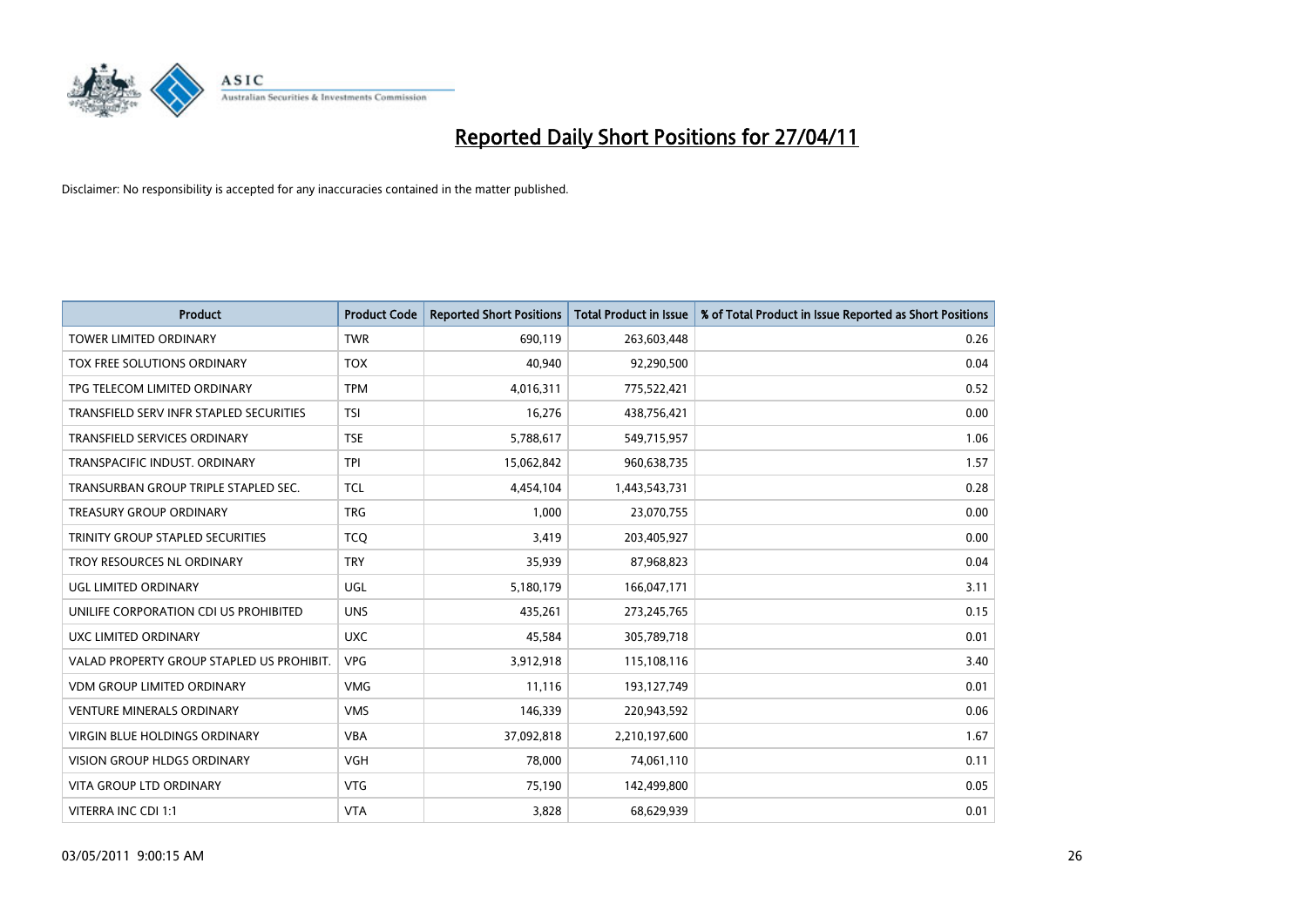

| <b>Product</b>                         | <b>Product Code</b> | <b>Reported Short Positions</b> | <b>Total Product in Issue</b> | % of Total Product in Issue Reported as Short Positions |
|----------------------------------------|---------------------|---------------------------------|-------------------------------|---------------------------------------------------------|
| <b>WATPAC LIMITED ORDINARY</b>         | <b>WTP</b>          | 26,249                          | 183,341,382                   | 0.01                                                    |
| <b>WDS LIMITED ORDINARY</b>            | <b>WDS</b>          | 701                             | 144,055,662                   | 0.00                                                    |
| WEBIET LIMITED ORDINARY                | <b>WEB</b>          | 343,013                         | 77,961,278                    | 0.44                                                    |
| <b>WESFARMERS LIMITED ORDINARY</b>     | <b>WES</b>          | 21,078,037                      | 1,005,191,394                 | 2.09                                                    |
| WESFARMERS LIMITED PARTIALLY PROTECTED | <b>WESN</b>         | 78,122                          | 151,880,768                   | 0.04                                                    |
| WEST AUSTRALIAN NEWS ORDINARY          | <b>WAN</b>          | 2,991,279                       | 610,327,899                   | 0.46                                                    |
| WESTERN AREAS NL ORDINARY              | <b>WSA</b>          | 8,455,816                       | 179,735,899                   | 4.70                                                    |
| WESTERN DESERT RES. ORDINARY           | <b>WDR</b>          | 948                             | 154,688,785                   | 0.00                                                    |
| WESTFIELD GROUP ORD/UNIT STAPLED SEC   | <b>WDC</b>          | 7,612,645                       | 2,308,988,539                 | 0.30                                                    |
| WESTFIELD RETAIL TST UNIT STAPLED      | <b>WRT</b>          | 22,614,210                      | 3,054,166,195                 | 0.74                                                    |
| WESTPAC BANKING CORP ORDINARY          | <b>WBC</b>          | 26,884,815                      | 3,009,460,059                 | 0.84                                                    |
| WHITE ENERGY COMPANY ORDINARY          | <b>WEC</b>          | 3,679,324                       | 316,104,241                   | 1.16                                                    |
| WHITEHAVEN COAL ORDINARY               | <b>WHC</b>          | 516,572                         | 493,800,069                   | 0.10                                                    |
| WHK GROUP LIMITED ORDINARY             | <b>WHG</b>          | 44,661                          | 265,142,652                   | 0.01                                                    |
| <b>WILDHORSE ENERGY ORDINARY</b>       | <b>WHE</b>          | 26,413                          | 227,117,335                   | 0.01                                                    |
| WINDIMURRA VANADIUM ORDINARY           | <b>WVL</b>          | 163,685                         | 154,278,674                   | 0.11                                                    |
| WOODSIDE PETROLEUM ORDINARY            | <b>WPL</b>          | 5,378,975                       | 793,229,820                   | 0.65                                                    |
| WOOLWORTHS LIMITED ORDINARY            | <b>WOW</b>          | 3,698,648                       | 1,212,890,484                 | 0.28                                                    |
| <b>WORLEYPARSONS LTD ORDINARY</b>      | <b>WOR</b>          | 5,034,915                       | 241,294,603                   | 2.06                                                    |
| WOTIF.COM HOLDINGS ORDINARY            | <b>WTF</b>          | 10,704,934                      | 210,980,444                   | 5.04                                                    |